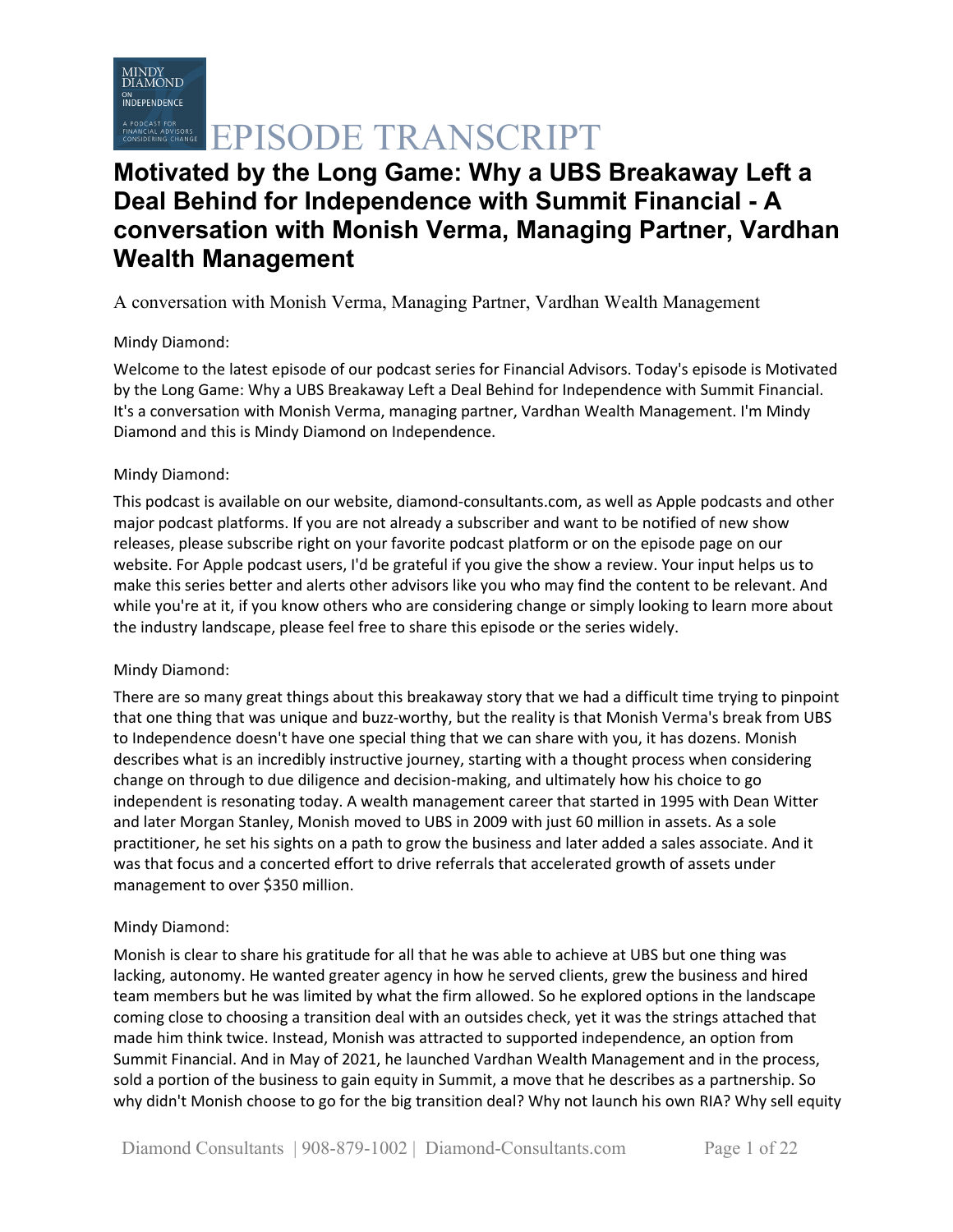# **Motivated by the Long Game: Why a UBS Breakaway Left a Deal Behind for Independence with Summit Financial - A conversation with Monish Verma, Managing Partner, Vardhan Wealth Management**

A conversation with Monish Verma, Managing Partner, Vardhan Wealth Management

at this stage? Monish answers all that and much more as he takes us through his journey to independence. So let's get to it.

Louis Diamond: Monish, thank you so much for joining us today.

Monish Verma:

Oh, thank you, Louis. Thanks for having me.

#### Louis Diamond:

All righty, let's jump in. Tell us about yourself and your background leading up to joining UBS.

#### Monish Verma:

Great, sure. I started in the financial service world back in 1995, something that I thought about in the back of my head since I was a young kid. I went to college and then started my stint in law school, realized didn't like it, and my father reminded me that I always wanted to be a stockbroker, so he directed me back into the right path for me. And back in '95, is when it started for me. I was with Dean Witter and Morgan Stanley, Smith Barney, and made my way to UBS.

#### Louis Diamond:

Very good. And let's then talk about UBS. And you built up an incredible business there, can you describe to the audience what the team looked like, how much you're managing and what types of clients you were serving at the firm?

#### Monish Verma:

Sure. When I started over at UBS, I had a great experience there. I started with moving my book over at the time, which was around \$60 million. It was myself and one service advisor working with me during the 12 years that I was there. I am very proactive with coaching, so I embrace coaching heavily. So I did go through some coaching programs and followed my practice to really start to grow pretty extensively and rapidly fortunately. I expanded my practice staff to include one more sales associate who's now basically being my CFO and my COO of my company. I hired and have a full-time strategist and planner on staff now and one other client associate. So I started adding as I was growing. As I went through my coaching programs, I started as I mentioned, growing my practice. So from the time I started at UBS around 60 million in assets, we left to just over 380 million in assets back in May of this year.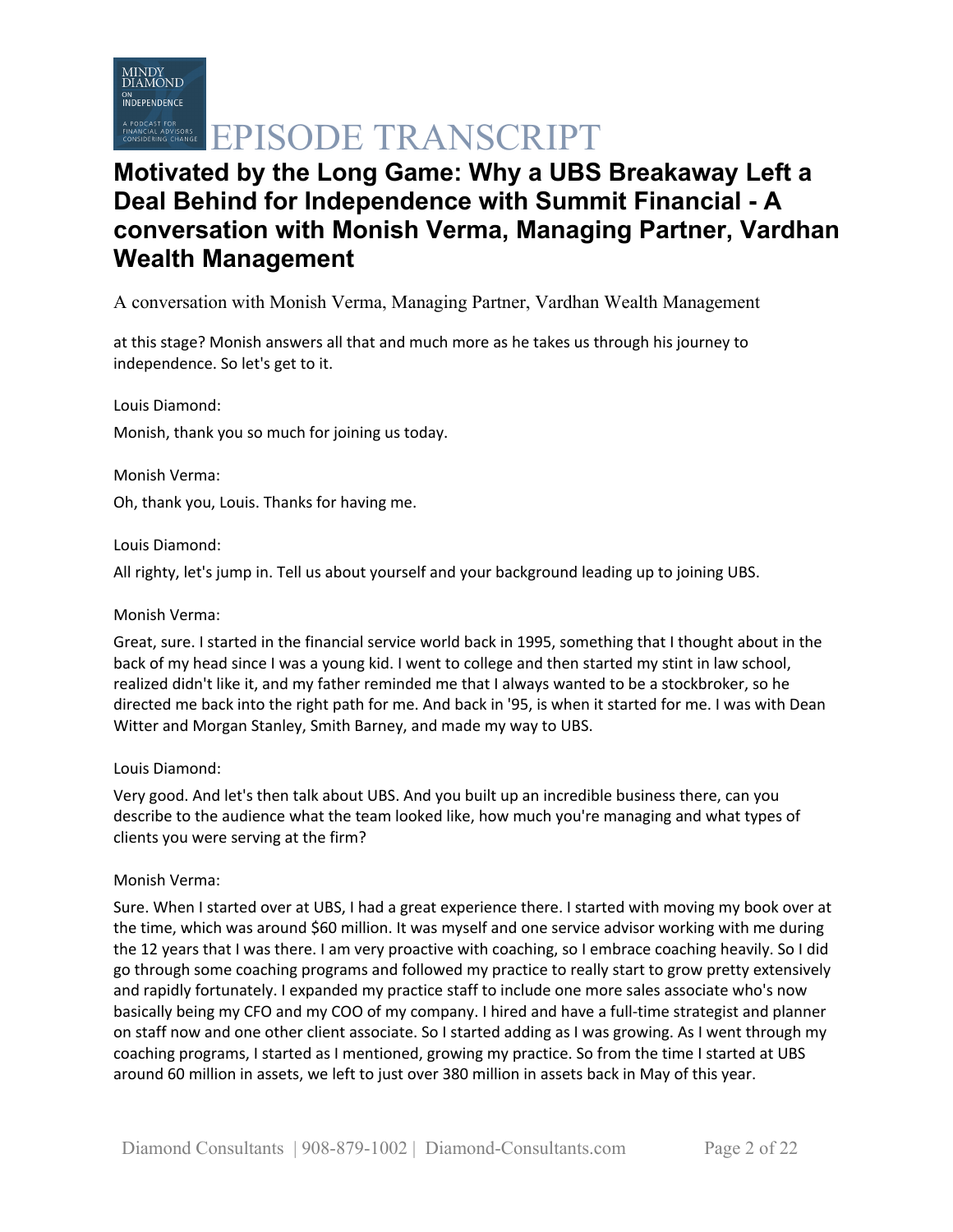# **Motivated by the Long Game: Why a UBS Breakaway Left a Deal Behind for Independence with Summit Financial - A conversation with Monish Verma, Managing Partner, Vardhan Wealth Management**

A conversation with Monish Verma, Managing Partner, Vardhan Wealth Management

### Louis Diamond:

That's amazing. And what were one or two of the main learnings from your coaching programs that helped you catapult that growth?

#### Monish Verma:

The various different programs hit on certain things. Some were integrated to a communication with your clients and your staff. On the staff side, we hold frequent daily conversations with each other, so we understand what's going on with the market or on with the economy and then with our staff and our clients. We spoke frequently together about different things we needed to be doing for our clients and connected with our clients in a very regimented program. We put together a team manual defined not only to ourselves, but to our clients, our protocols, how and when we would be communicating, the structure behind it, I found our clients love the idea and understanding of clarity of how we interacted with them and internally amongst ourselves.

#### Monish Verma:

And then we started growing our client base by targeting our spheres of influence, our centers of influence and started to educate them on what kind of clients we best resonated with and best resonated with us. And as we started gathering those clients, we started trying to clone those clients by using interactive LinkedIn and just having small sessions that introduced our clients to other clients, and then that generated an idea to our clients, of who we liked to work with and then our referrability went through the roof. So all our clients came in through our other clients and our centers of influence.

#### Louis Diamond:

That's really interesting. So it seems like you're running a business within a business. Did UBS get in the way at all of you implementing some of these... I think were pretty innovative ways of managing your team?

#### Monish Verma:

In the beginning stages, and the reason I chose UBS is their leadership really focused on this, like we're their clients, our clients are our clients, this three legged stool mentality. Robert Cann was really instrumental in that philosophy at UBS and was a great leader and really encouraged advisors to thrive. I found that that direction was going a little bit away as the leadership changed and it was really, we were working for the firm which was my intent going into this business. I wanted to be an entrepreneur, I wanted to make my decisions for my team, I wanted the support of our leadership but I also wanted them to let me be autonomous and grow in my practice the way I wanted to and how I wanted to.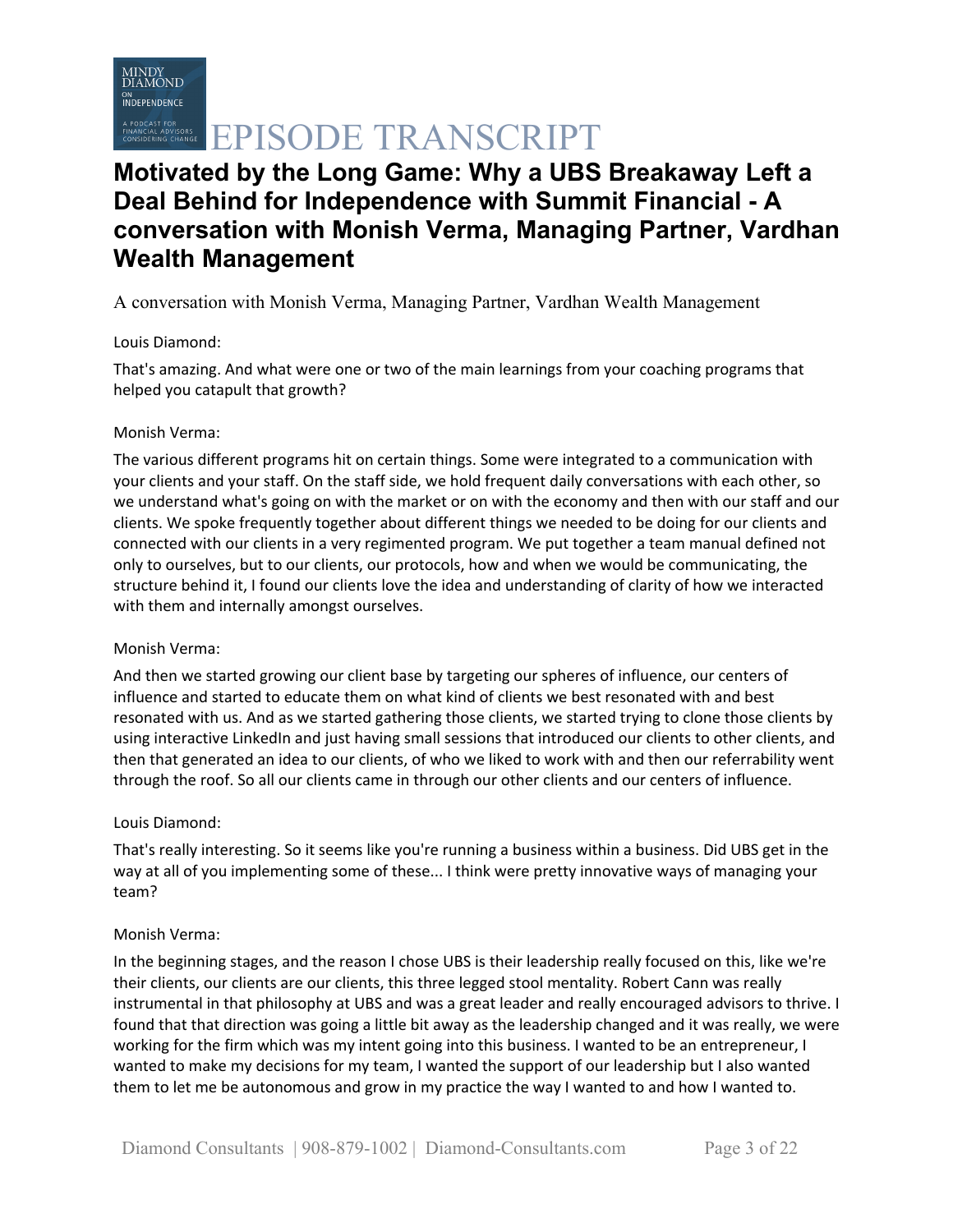# **Motivated by the Long Game: Why a UBS Breakaway Left a Deal Behind for Independence with Summit Financial - A conversation with Monish Verma, Managing Partner, Vardhan Wealth Management**

A conversation with Monish Verma, Managing Partner, Vardhan Wealth Management

### Monish Verma:

And for the most part they did that, I will tell you, my experience at UBS was great. I hold no regret working with them, they're a wonderful firm, but I just found that I needed a different level of autonomy that I wasn't provided in the wirehouses, and that's why I started making thoughts and ideas of maybe researching the path to independence.

#### Louis Diamond:

Was there a particular event or show that broke the camel's back when you said you know what, this just isn't the right place for me and I want to be independent or was it more just a confluence of many things?

#### Monish Verma:

Well, it was a combination of a couple of things. One was really, we were starting to get more restrictive of how the local management was allowed to invest in their advisors. So I wouldn't say that that was something that was coming from the market or even the branch management, but it was really coming from the leadership. An example of that is I always worked on a capacity level of where I wanted to make sure I had more support than I needed because I knew my growth model was always going to get to that level. And I fully embraced the idea of as an advisor investing in my practice and using my own resources for my team. But the struggle I had was really when I needed more support, it would take sometimes weeks or months to really allow UBS to present new people to hire. It was very restrictive in that regard.

### Monish Verma:

So I really wanted that component to be more open and be less restrictive, whereas I knew what I needed. And to some extent, my local management knew what I needed, but it was sometimes a challenge or a struggle to really get the right funding in place for us as growing advisors to get that support that we needed. So, that was really one of the most prevalent items on my radar when I was looking at how can I do this differently? Because the one thing I did not want to sacrifice was the client service model and the experience that we wanted our clients to have with us.

#### Louis Diamond:

Thank you for sharing that, that does resonate and seems similar to what a lot of our prior guests have felt prior to leaving the firm. Obviously a great place to build the business, you're doing really well. So the decision to leave wasn't an easy one because you could have easily just taken the path of least resistance and kept your head down. Let's move forward, we had the honor of representing your team in your transition. I am familiar with your due diligence process but for the audience, can you walk us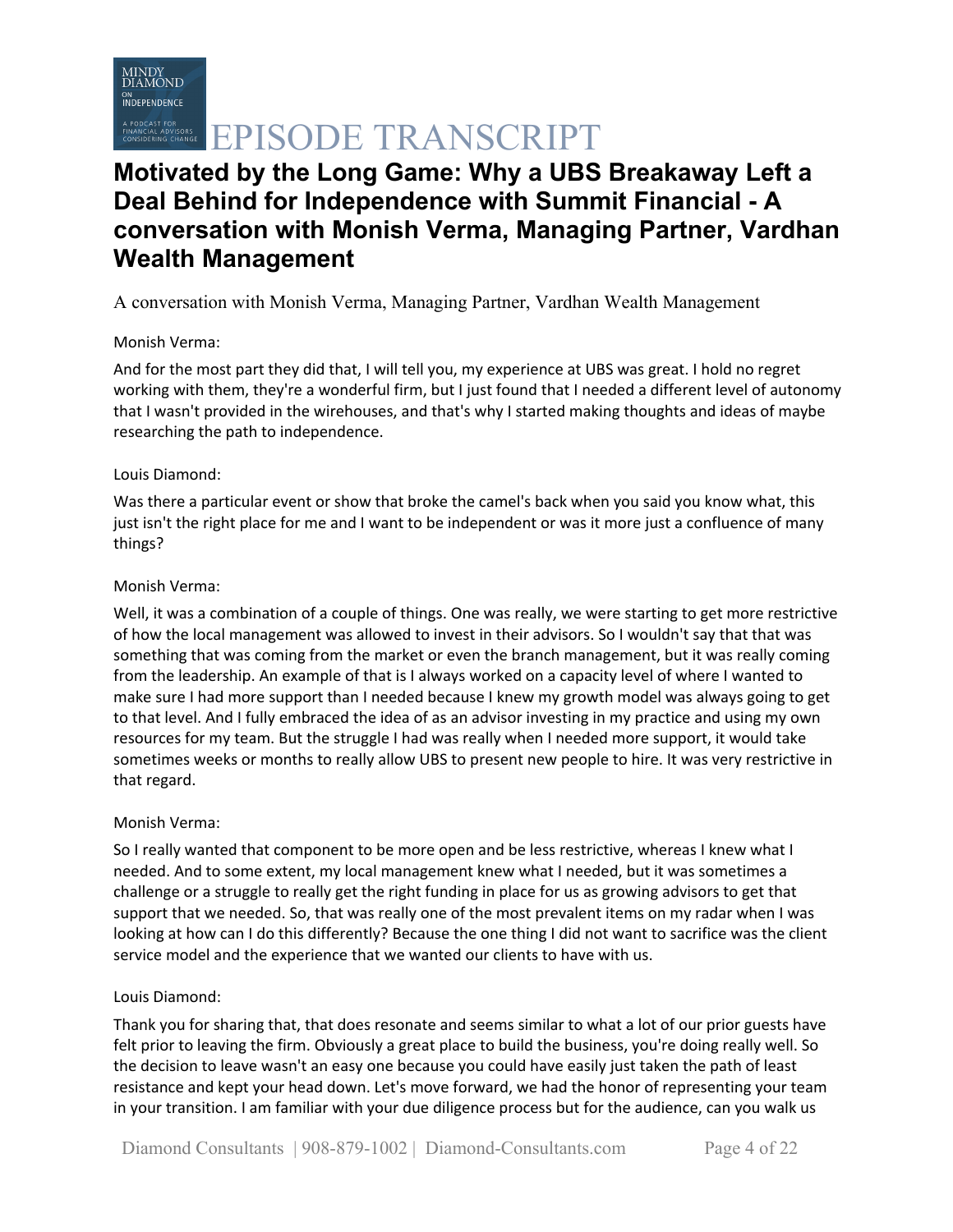# **Motivated by the Long Game: Why a UBS Breakaway Left a Deal Behind for Independence with Summit Financial - A conversation with Monish Verma, Managing Partner, Vardhan Wealth Management**

## A conversation with Monish Verma, Managing Partner, Vardhan Wealth Management

through how you thought about due diligence and what you looked at and what your criteria was for picking a new partner?

#### Monish Verma:

Sure. No, I appreciate the question. As I started going through this process of thinking about going independent, I started going back and talking to a lot of the recruiters and a lot of the people and a lot of the companies that had called me in the past and started having conversations with them. And then it dawned on me as I've always embraced coaching, I've heard and spoken with your firm in the past on a very back row level and I remembered how helpful those conversations were. So then I circled back and spoke with you and other people on your staff early and just found that that was a great experience to really help in my process of due diligence. So prior to engaging with your firm, I had talked to maybe anywhere up to about a dozen different RIAs out in this space, but I just wanted a constant message of clarity and consistency and I had a fear of what I didn't know about this because it was my first time looking to go independent and you guys did this for a living.

#### Monish Verma:

So I wanted to get your resources and your experience at my side so I could fully embrace the whole process, and that happened really well. So you guys at your firm, introduced me to four different RIA firms that were never on my radar, Summit was one of those firms and ended up being the one that I went with, and offered a lot of guidance along the way. So never telling me what to do or telling me where I should end up, but really listening and guiding me along that path to figure out what was important to me and then helping me make decisions of who to exclude from the list, that finally whittled down to about three names and then finally whittled down to the one place that I ended up with, which is Summit Financial.

#### Louis Diamond:

And for the record, folks, this was not a paid testimonial. We very much appreciate that plug. Thank you for that and for glad that our services were value add. Along the journey, I recall there was a particular independent firm that was offering you a pretty crazy check in order to move over and join their independent platform. How did you reconcile the financial side of it and turning down what would have been somewhat life-changing money and still being independent?

#### Monish Verma:

There is a firm out there that really came to me and really said that they had a platform in the RIA space that allowed advisors in the wirehouse to really move to independence, but still had a financial piece to it that was supportive of that. And I looked at them pretty heavily. I looked at the fact that I would have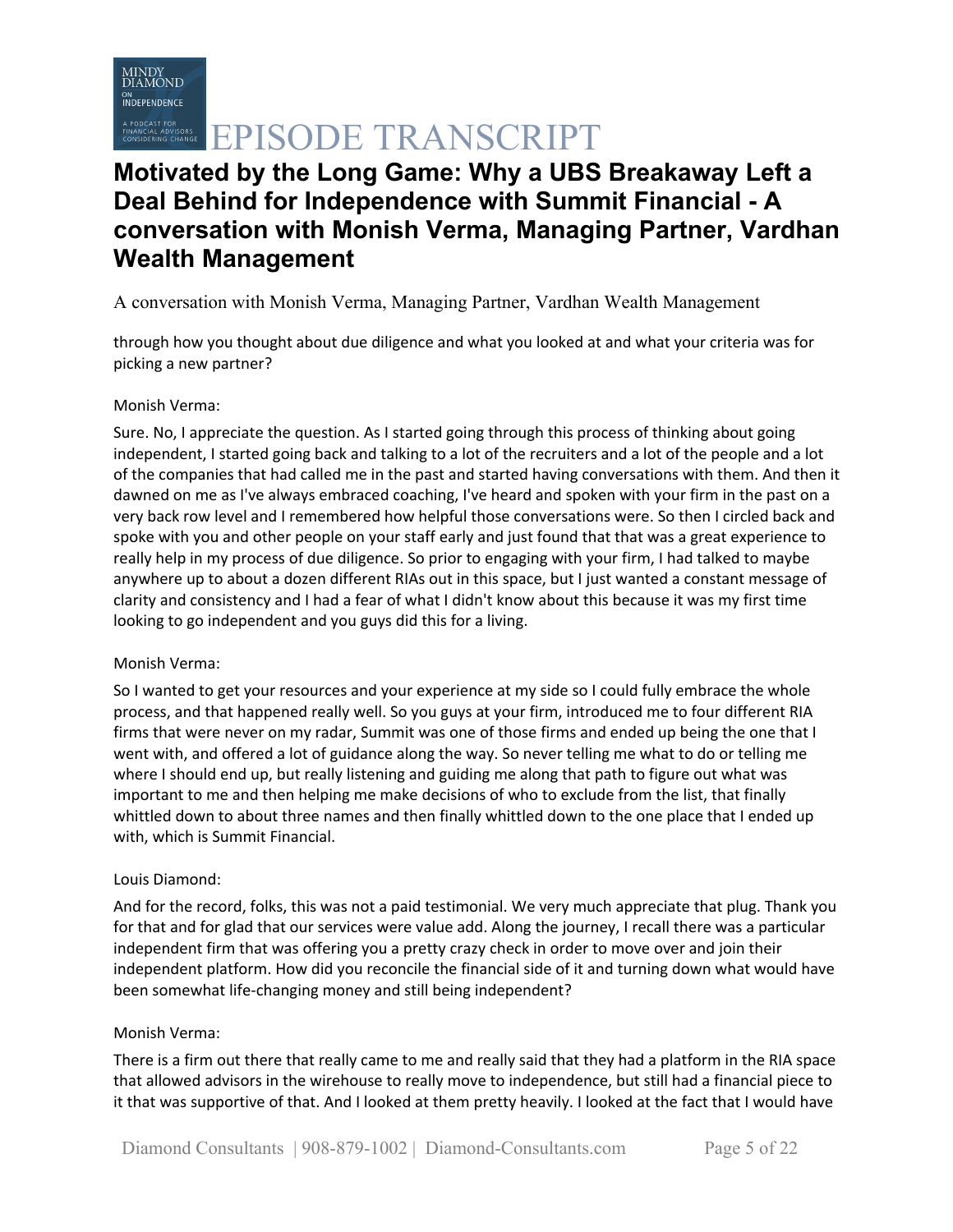

# CONTRESSERIE EPISODE TRANSCRIPT

# **Motivated by the Long Game: Why a UBS Breakaway Left a Deal Behind for Independence with Summit Financial - A conversation with Monish Verma, Managing Partner, Vardhan Wealth Management**

## A conversation with Monish Verma, Managing Partner, Vardhan Wealth Management

to be under their wirehouse per se name, I would still being clearing through them. I had no choice in that piece of it. And as I did more due diligence, the people that I was working with were very good, very respectful, honored the thought that there was a process that I was going through, and never were, I would use the word bullying or anything, but just really walking me through the process, and part of that due diligence was finding out what this number was.

#### Monish Verma:

And then one thing I would like to make clear is, my move wasn't about the dollars and cents that would come into my pocket, but the experience my clients would have going forward and see if it could be broadened and be more expanded to be more customized. So my goal was to really find the next level for the client experience. As my clients were growing in size of assets and needs, I wanted to make sure I could accommodate that on their terms and my terms as far as I could. So I really wanted to find that kind of model. And when I was going through that process, they offered a fair amount of dollars. And I went through that process, interviewed with some other advisors who left and wasn't really impressed with the experience that those other advisors had. I was taken aback because I was remembering like wow, this is who you want me to talk to? It sounds like if they would have asked the question, would you do it over again? The person would have said no.

#### Monish Verma:

And I shared that with the firm and they were taken aback too and they said, "Well, maybe we need to have you talk to another person." But really went through this process as they gave me this range of how much they wanted to provide me upfront capital, and I came in at the 120% of 2012 where they had a maximum 125. So the obvious question is, why didn't I get the 125? And so they explained whatever their reasons were and I accepted that, but what really pulled me back even more from them was a few months later, they came back and offered me almost a double. And so they thought I would be very happy with that, and I was very kind of concerned and said, "In October, if I would've agreed to go with you, I would have gotten X."

#### Monish Verma:

All of a sudden, a few weeks later in the early part of the year, and now you're offering me why, which is substantially more, why would you do that? I would have been pretty upset if I joined in October versus now. So I think they thought this would be the decision that broke the camel's back for me to come over, but I'd always mentioned to them as I had mentioned to everyone who was listening about my due diligence, that the motivator for me, it wasn't upfront capital. It was the long game, it was the opportunity to provide a better value add for the client. And I found that unfortunately, they weren't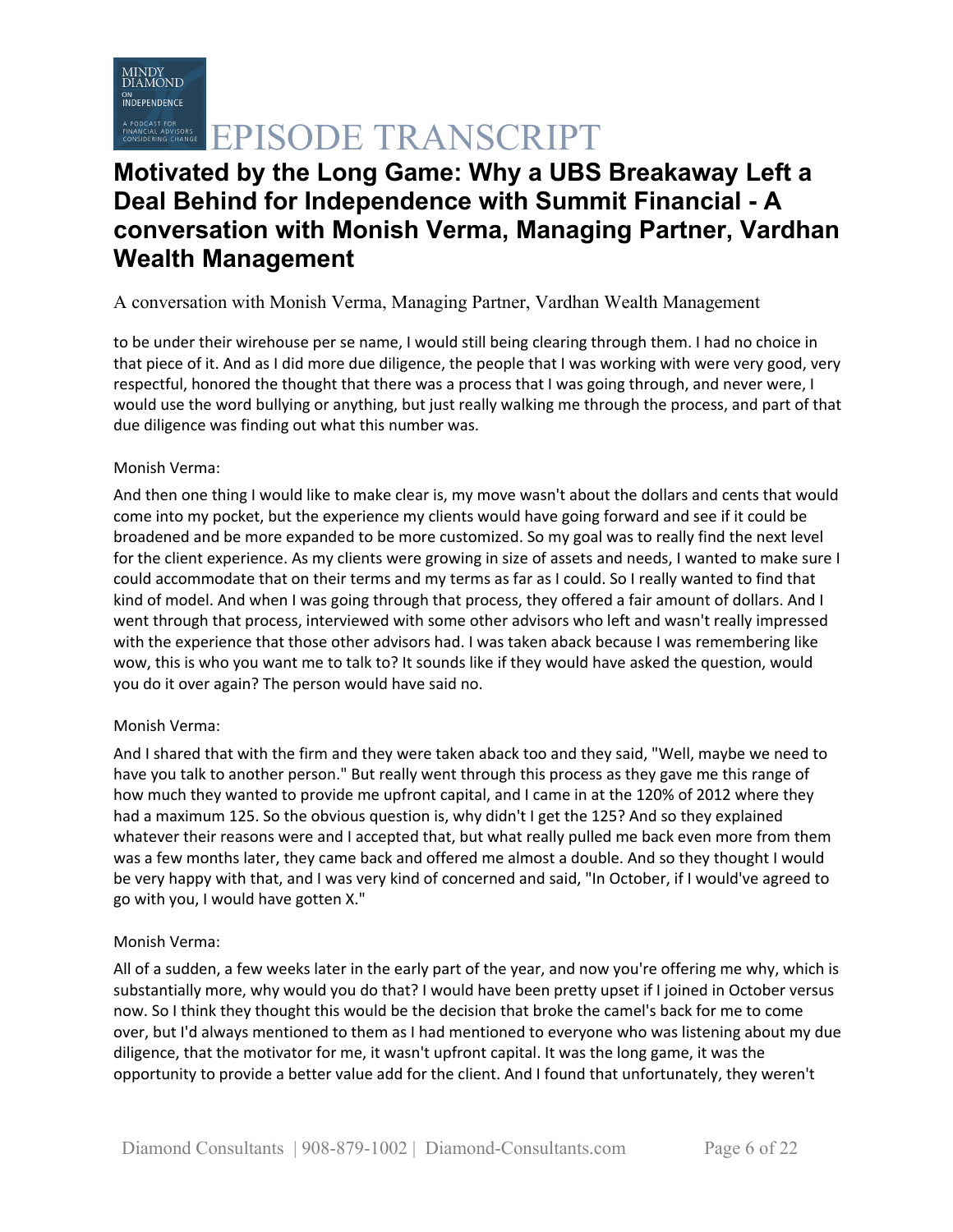# **Motivated by the Long Game: Why a UBS Breakaway Left a Deal Behind for Independence with Summit Financial - A conversation with Monish Verma, Managing Partner, Vardhan Wealth Management**

## A conversation with Monish Verma, Managing Partner, Vardhan Wealth Management

listening as closely as I thought they were, so I exited the conversation with them and continued to move forward and seek your assistance to really figure out other options.

#### Louis Diamond:

That makes sense. So it didn't feel right, even though they're offering you big money and you could have owned the business, many would just jump at that because it's a pretty unique opportunity. But through your own diligence, this kind of thinking about what you valued most, you ultimately landed on the fact that there's no such thing as a free launch. And even though there is big dollars, if you're locked into a platform that wasn't your ideal fit, then you were wise for yourself and your clients to turn it down.

#### Monish Verma:

I was hoping that was what my mind was telling me, and I feel now looking back at the decision which I know was right then, I still verify that it was right for me and my clients.

#### Louis Diamond:

Definitely. And did you ever consider just forming your own RIA? Certainly with close to 400 million in assets, and you had a team behind you to take on some of the work, you likely could have just built your own firm. Did that ever enter your mind?

#### Monish Verma:

It did. I honestly thought about it long and hard, and then came to a conclusion that if I'm looking at my client's perspective and they have 20 or 40 or 50 million with me, how would that look from their eyes? And I think when I started really peeling that onion back a little bit, I really wanted to make sure I still had a partner with me so they could see that it wasn't just my shop, it was a shop that's been cultivated over a number of years, that had an infrastructure in place, that I was still the primary decision maker. It was still my shop but I had a platform or structure in place that was really robust and offered a lot.

#### Monish Verma:

And I asked myself, is that the right way of doing things? I consulted some people that I felt were very close that were colleagues of mine that were thinking of potentially doing certain things and what they thought of it. And it made my mind up that really goes a route where you needed to make sure that you had a good platform in place and you didn't want to reinvent that wheel and the wheel was already invented and there was really some good solid platforms out there like Summit. So I decided to just not try to do it on my own per se, but still be my own person and my own boss, my own entity at the end of the day.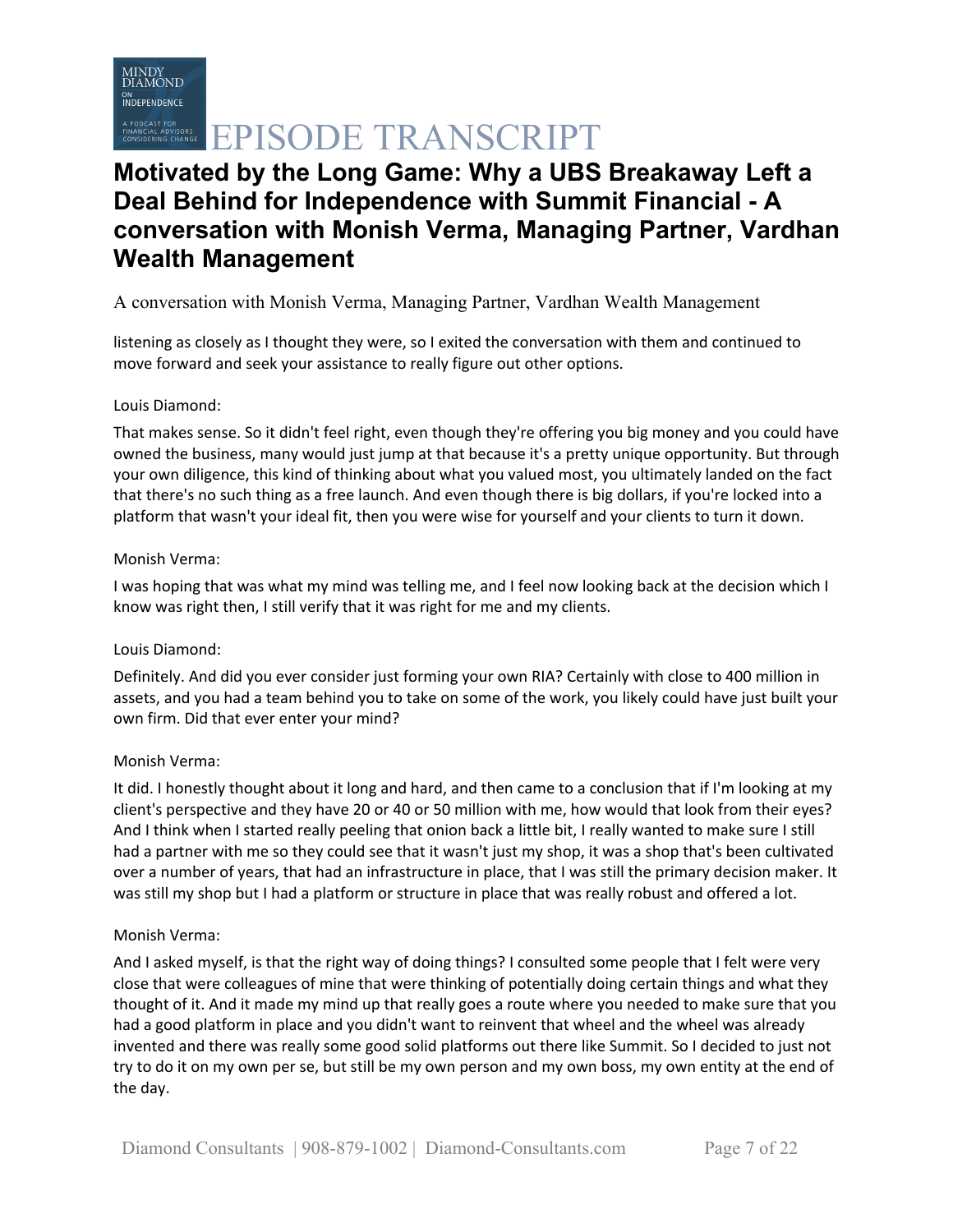# **Motivated by the Long Game: Why a UBS Breakaway Left a Deal Behind for Independence with Summit Financial - A conversation with Monish Verma, Managing Partner, Vardhan Wealth Management**

## A conversation with Monish Verma, Managing Partner, Vardhan Wealth Management

### Louis Diamond:

What you're describing is this whole supported independent ecosystem, this cottage industry that's been developed to support Breakaway Advisors. And of course you can do it on your own, but you've made the decision that you'd be better served and your clients would, by partnering and offloading some of the stuff that would have bogged you down and ultimately gaining more resources in scale than you can access on your own.

#### Monish Verma:

I agree, Louis. I go back to two things that are my passion. I love talking to my clients and looking at new opportunities for clients, that's why what drove me into this business was that opportunity of sky's the limit. And I enjoy working with my team, I love running, leading, maintaining a team, which I'm doing more so now than I did before in a wirehouse. So those were the two things that I enjoy doing, and I wanted to be able to have resources available to us, to assist with all the things that were not in my talent pool but make sure that there were done effectively and well.

#### Louis Diamond:

Well said. Ultimately, as you alluded to, your diligence process led you down the path of joining the RIA or affiliating with the RIA of Summit Financial and picking Fidelity Investments as your primary custodian. Can you explain just a little bit what you viewed as the value proposition for these two partners and ultimately what the appeal was, I guess, specifically about these platforms? We talked at a high level about the desire for support, but what specifically made Summit and Fidelity stand out from the rest?

#### Monish Verma:

Sure. Let me talk first about Summit. When I was talking with Summit, I had numerous conversations with their senior managers and I felt that they wanted me as much as I was looking to be independent. So it was this resounding factor of, we want you, we understand you, we want to build with you, we want to grow with you, we have a platform, that's what I found was born on one of the best in the industry. They had the best of the best as far as Salesforce goes, as far as e-money, the platform Addepar and a lot of them looked at and really did their homework and figuring out what is a good package that an advisor would want coming out of the wirehouse space? So I really was looking at that platform and it was very robust. The technology was great and their service model was great.

#### Monish Verma:

They really had this open arms approach of wanting to work with myself and my team. That's what I felt and I still feel that to this day. I found it to be more of a business decision or more of the opening of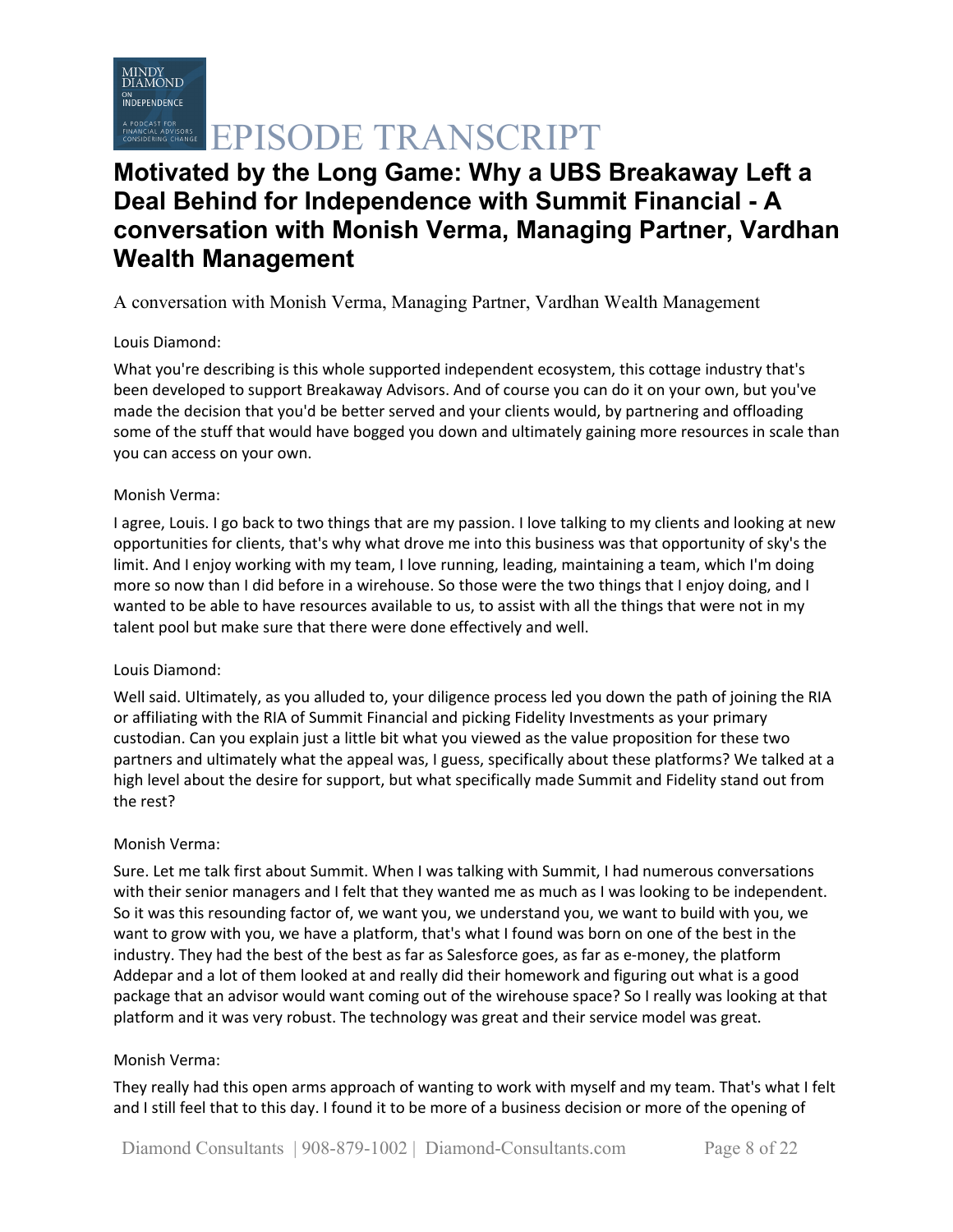

# **ERING CHANGE EPISODE TRANSCRIPT**

# **Motivated by the Long Game: Why a UBS Breakaway Left a Deal Behind for Independence with Summit Financial - A conversation with Monish Verma, Managing Partner, Vardhan Wealth Management**

### A conversation with Monish Verma, Managing Partner, Vardhan Wealth Management

myself to a new family and really embracing the whole management team with them. And they've been wonderful in that regard, not only to myself, but to my whole team. In that process, I sought their advice of looking at the different options for custodians. We had four different options, we looked at, I interviewed or talked to all of them, and I found that I really narrowed my scope to a Schwab and Fidelity. And between the two, I just found that Schwab had some internal growth that they were doing which I didn't want to have any growing pains, that was a concern for me.

#### Monish Verma:

I know Schwab is an excellent provider in this space but I definitely didn't want to be involved in any growing pains. And what just came down to it is Fidelity resonated the same way Summit did. The experience that I had with the person at Fidelity, her name is Melissa, was that very welcoming. They're a multi-trillion dollar company but I saw that it was a very warm, welcoming, we want you here, we love to have you, we want to grow together, our platform is your platform. And it wasn't a corporate decision, it was an extension of that family decision. I really felt that embraced where they really wanted me to come and they wanted to service my clients and wanted to grow together.

#### Monish Verma:

And they hit all of the right marks. They have great cybersecurity for online presence, their platform was robust, they invested heavily in themselves to make sure that the client experience was there. Everything that I was really looking for, they had a platform if clients wanted to borrow against their own assets. So they hit every check that we needed, and I did have some experience with them before using their donor advise fund models in the past, so the experience didn't go wrong, it went really well.

#### Monish Verma:

The clients and I, now we're three and a half months into our transition and Fidelity completely came to the table. Anytime there was involvement, by all means we had bumps on the road. We expected bumps but I was glad to see was the action taken to smooth those bumps out by both Summit and Fidelity, and then made the transition smooth. When we had a concern or question, they addressed it, we came to a reasonable conclusion that we were always happy with, the client was happy with, and I think that's the moral of the story, is like, you're going to have a couple of bumps but how do you effectively breach those bumps was important to me. And as this team came together, we found that it was truly a team effort to make sure the client experience was always the number one thing and everyone's fine.

#### Louis Diamond: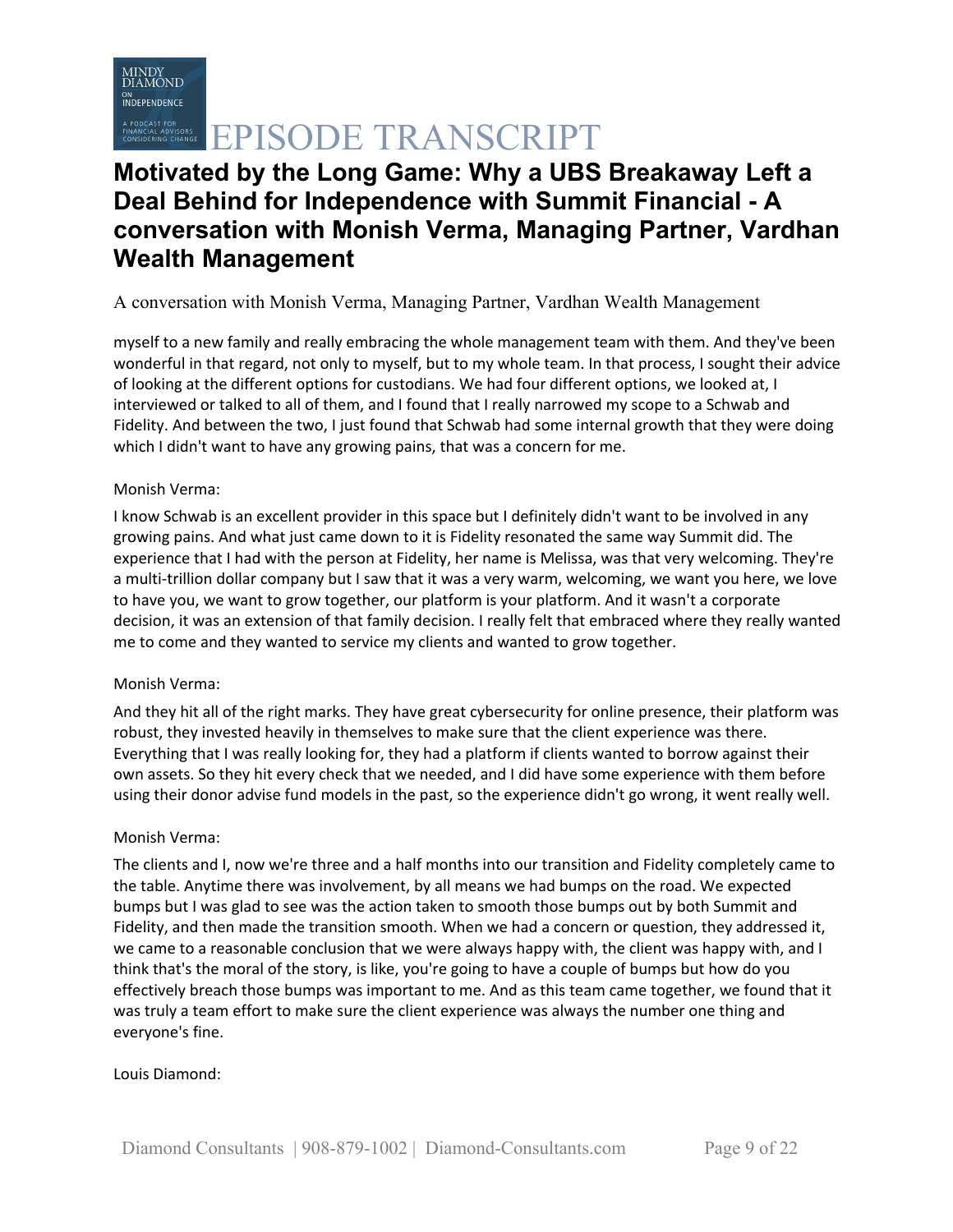

# **Motivated by the Long Game: Why a UBS Breakaway Left a Deal Behind for Independence with Summit Financial - A conversation with Monish Verma, Managing Partner, Vardhan Wealth Management**

## A conversation with Monish Verma, Managing Partner, Vardhan Wealth Management

That's very insightful, thank you very much. One more question on Summit. So in the transition and leading up to the transition, what was their role in helping you to build the business?

#### Monish Verma:

Their role and it continues to be, is completely open, I'm a very motivated and driven individual, that's why I'm in this business and their job is to always hear me ask for things and find a way to say yes, which is by the way not a small fee coming from a wirehouse for over 25 years because in the wirehouse, we were getting to a point where we were hearing no all the time and sometimes struggling and fighting for a maybe. But here, the platform really is set up in such a way that we get a yes and if we don't have a yes, we'll get a let's figure it out. And very seldom if any, have I ever heard a no. So that's the most refreshing piece that I've found. And that will be to a point where if we need a platform that wasn't there before for clients that have certain levels of wealth, that we need something that's different than what was on the platform, we got it. We ask for it and two weeks later, it's there. It's not like well, this is why we did it this way, figure it out. It's like, you're right, you need it. If you need it, others need it, let's get it.

#### Monish Verma:

And so they've been always willing and helpful to really push that envelope, to figure out how to make the experience for the client better. I'll give you an example. I had an ultra wealthy family in the West Coast that was on the bubble because they've always worked with wirehouses, Oregon's, Merrill's, you name it. They've always worked there and they didn't really have an exposure or experience working with an RIA. But the patriarch was open to having the conversation on a Saturday evening around six or 7:00 p.m., I had our CEO of Summit calling in from the east side of the country with me in the Midwest region and then the client and their family in the West Coast having a one and a half hour conversation about what is Summit, what is the culmination of where we are, where we're going, what is the components and how value add is the client experience?

#### Monish Verma:

And that, I don't think would happen often elsewhere where a CEO of the company would be willing to sacrifice an hour, hour and a half of their Saturday evening. But the mentality has always been whatever it takes. And Louis, I got to tell you, they've come to the table multiple times with that philosophy and made it happen. So I got to tell you, I'm always taken aback because this mentality I've grown up in to this absolutely yes, or let's figure it out mentality is new and refreshing. I'm still learning how to really digest it but it's still a wonderful experience for the client and for my team and myself.

#### Louis Diamond: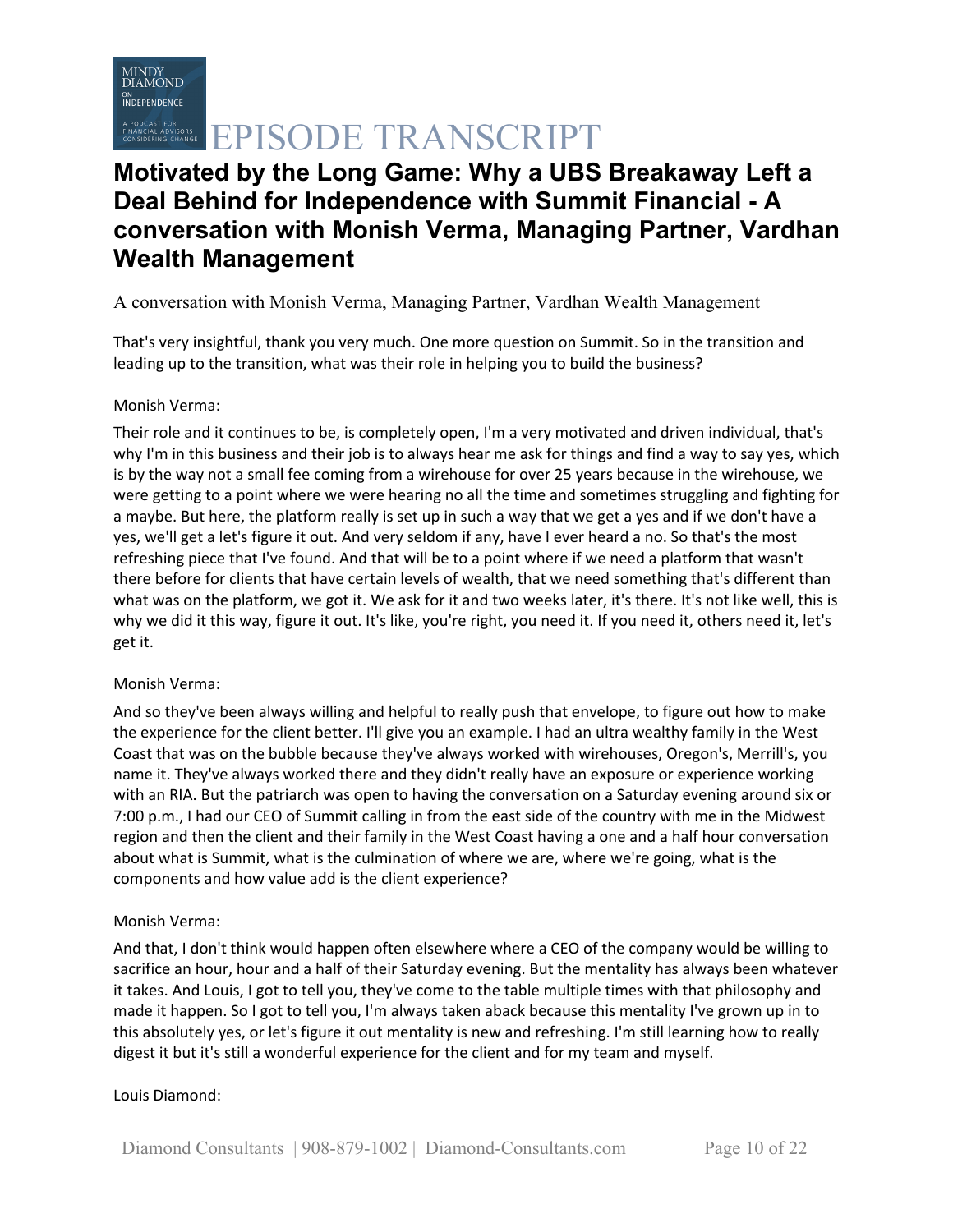

# **Motivated by the Long Game: Why a UBS Breakaway Left a Deal Behind for Independence with Summit Financial - A conversation with Monish Verma, Managing Partner, Vardhan Wealth Management**

## A conversation with Monish Verma, Managing Partner, Vardhan Wealth Management

That's very gratifying to hear. And in joining Summit, you sold a portion of your business to an entity sponsored by Summit called Summit Growth Partners. Can you walk us through that transaction? And what were your reasons for monetizing or selling a portion of your business when you did?

#### Monish Verma:

That was something that was interesting because when I was going through my due diligence processes, it wasn't quite on my radar to sell a piece of my practice. As I started having conversations with other people with due diligence and people with you and your staff, I was figuring out what the pros and cons were of doing that. And I came to a conclusion that it was the right fit for me to do so, take some chips off the table but basically have a partner that's invested in me, but allow me to invest in them. So by taking some chips off the table, I actually am now a minority owner with Summit as well. So I own part of them and they own a part of me. So my RIA, Vardhan Wealth Management is 80% owned by myself and 20% owned by Summit, which puts us aligned on the same side of the table to the client experience.

#### Monish Verma:

They're not my vendor, I'm not their boss, they're not my boss, we're partners. And that strategy has paid off in client experience. The clients really understand and resonate the idea of you're part owner of them, they're part owner of you, you're a team working for us rather than a vendor. So, that turned out to be a really good decision that came onto the table. There was never pushed, they always said, we have two models. We can figure this out, we've offered both models to you. Here's how the economics work and if you do decide to do it, here's how it would look. If you don't decide to do it, no problem, we still would like to connect with you.

#### Monish Verma:

So it was never post, but it was a great model and it turned out to be a good decision for me because I didn't want a partner along the way, I didn't want it to just be a vendor relationship. So my primary reason was to become partners with Summit on my endeavor of being an RIA and that's why I chose to do that. The event is really as they grow, I grow and as I grow, they grow. And that's where we're sitting on the same side of the table all the time.

#### Louis Diamond:

So it wasn't at all about a monetization event, it was more about having invested partner on your side.

#### Monish Verma:

Yeah, because to me, a monetization event means getting cash and going earlier in the due diligence process, it wasn't my primary motivation to just receive a large check. But what they offered was equity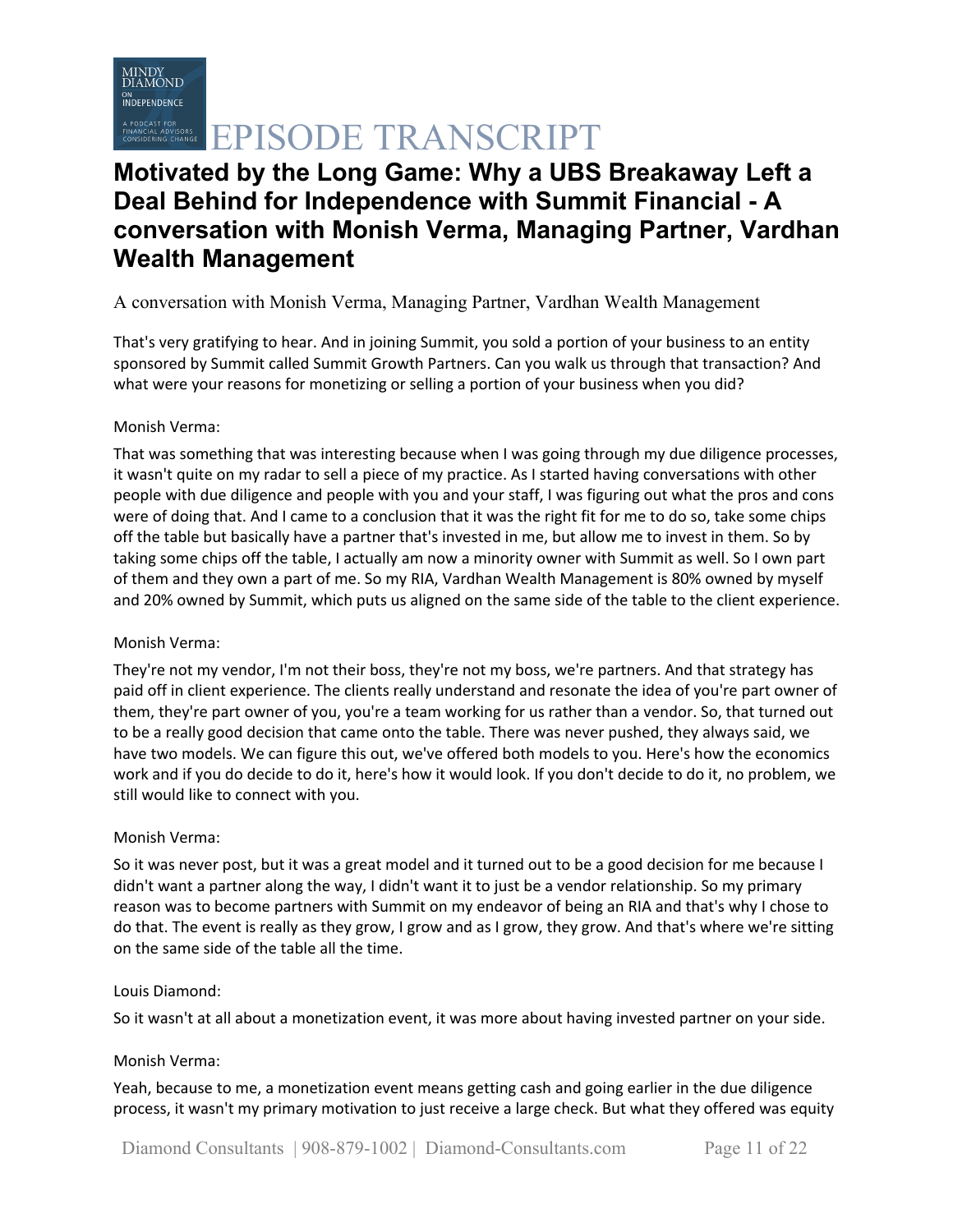# **Motivated by the Long Game: Why a UBS Breakaway Left a Deal Behind for Independence with Summit Financial - A conversation with Monish Verma, Managing Partner, Vardhan Wealth Management**

## A conversation with Monish Verma, Managing Partner, Vardhan Wealth Management

in Summit for in turn equity in Vardhan. And that made us both partners going into this endeavor. And that's what really resonated with me. Whereas I wasn't basically just getting a no, I was getting a partnership.

### Monish Verma:

And I think I've talked to some clients now who are executives, who have created businesses and explained the models to them now that we're in that transition when I was talking to them and explaining to them the process of who is Summit, who's Fidelity, who is Vardhan, and they liked that idea of saying okay, it's a true partnership. And I said, "Absolutely, that's what I was looking." I didn't know. I was looking for that in the beginning to be completely candid, but as it was presented to me and offered and I vetted it and understood it and I saw your guidance and the other people at your firm's guidance to just walk through the math, I talked to my attorneys, my CPAs and it just made to be a good business sense for myself and my clients.

#### Louis Diamond:

It seems like it was the ideal fit and sometimes, the best opportunities come when you're not looking for them.

#### Monish Verma:

Exactly, that's exactly what happened here.

#### Louis Diamond:

Let's talk a little bit about the transition. Obviously UBS is no longer part of the protocol for broker recruiting, which means your transition was non protocol. Did this make the move scarier for you? And what was your strategy in going through the transition?

#### Monish Verma:

Yes. First and foremost, I found it to be a very scary thought to get to the point where you wanted to leave and go independent. So I will tell you that that was definitely something that I found scary, but it was scary the day I resigned. And then as soon as I resigned and went for the next step in this RIA world which was to start looking at asking clients to join us, it became exciting and thrilling and it was a great experience after that day. But it wasn't concerning to me in the beginning about the non protocol and how to really work through that, and what I really did is retained counsel to really help me through that process and the counsel I had was invaluable, but the attorneys that I selected to help me through that, and one of the attorneys was really a referral from Summit, who had been in this space. I wouldn't have found them by on my own, but really was instrumental in that transition.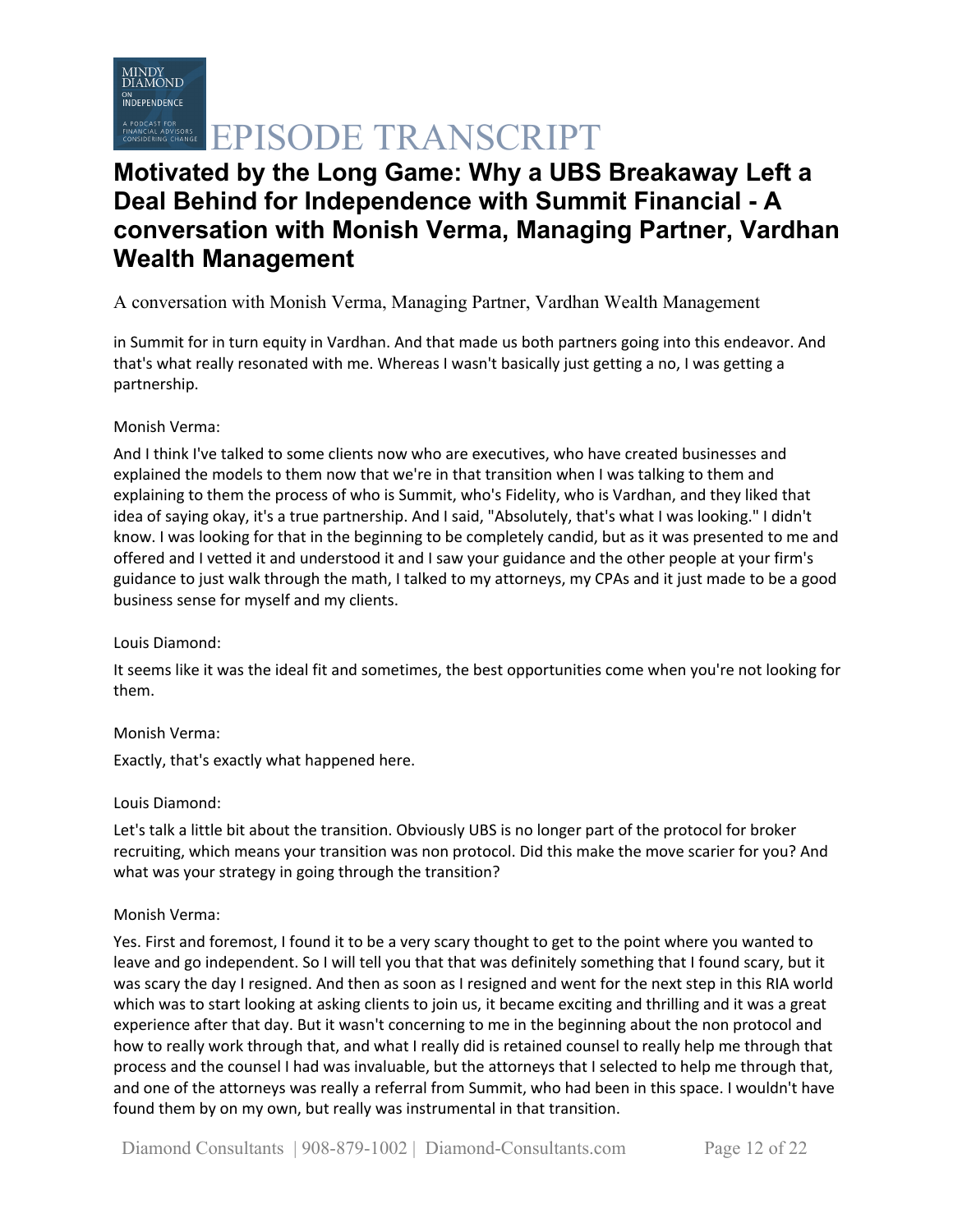# **Motivated by the Long Game: Why a UBS Breakaway Left a Deal Behind for Independence with Summit Financial - A conversation with Monish Verma, Managing Partner, Vardhan Wealth Management**

A conversation with Monish Verma, Managing Partner, Vardhan Wealth Management

### Louis Diamond:

You now have the benefit of hindsight. Do you think if it was a protocol move, meaning you could solicit your clients, you can take your protocol list, do you think the transition would have been more successful?

### Monish Verma:

I don't think we would have been more successful, I think maybe the anx, I would have maybe had prior to making the move would have been alleviated, which would have maybe perhaps made the move earlier, perhaps lead the decision to get to that point easier to get to, alleviate the time to get to where I am. But looking back, I'm glad I made decision regardless, but I could see where if it was of not protocol move and we were able to have this definitive, you're allowed to do this, the mentality I took is there's are you allowed to do something or not allowed to do something? So I in my mind was doing something I was not allowed to do, that's just simple ease of how I'm thinking about it. So when you're a rule follower and you're doing something that you're been programmed not to do or allowed to do, you get a little bit more axed. So I think that's what I was dealing with.

### Monish Verma:

And I found a good solution, I found good counsel that said, we got you on this, it's happened before. There's been other advisors in my market that left and gone somewhere else and they thrived, and so I knew it was done and I knew we could do it but I think that's where my mind it made it a little bit more problematic to make that decision, but looking backwards, I'm glad we made it. Yes, we are asked the question. What's your regret? My regret was not making the decision earlier.

### Louis Diamond:

And now that you're independent and it's only been a couple of months, so I'm sure you're still drinking from a firehouse is what you can do now. But what are three of the top things that come to mind for what you can do differently for clients?

### Monish Verma:

I'll limit it to three, how's that? The first is, if we're looking at really a platform of opportunity from the client's side, is really the exposure and openness for alternative investments. But in the past, you were told what you could use. Here, you have a robust list of what you can use, and if you want to do something different than that, they'll go figure it out for you and bring it to the table, meaning Summit and team. So the platform is very open architecture to the regard of alternative investments, where we can actually look at things we weren't able to do for. An example of that, opportunities on investments. UBS had an option available one, and then another one after the other. Here, we have multiple options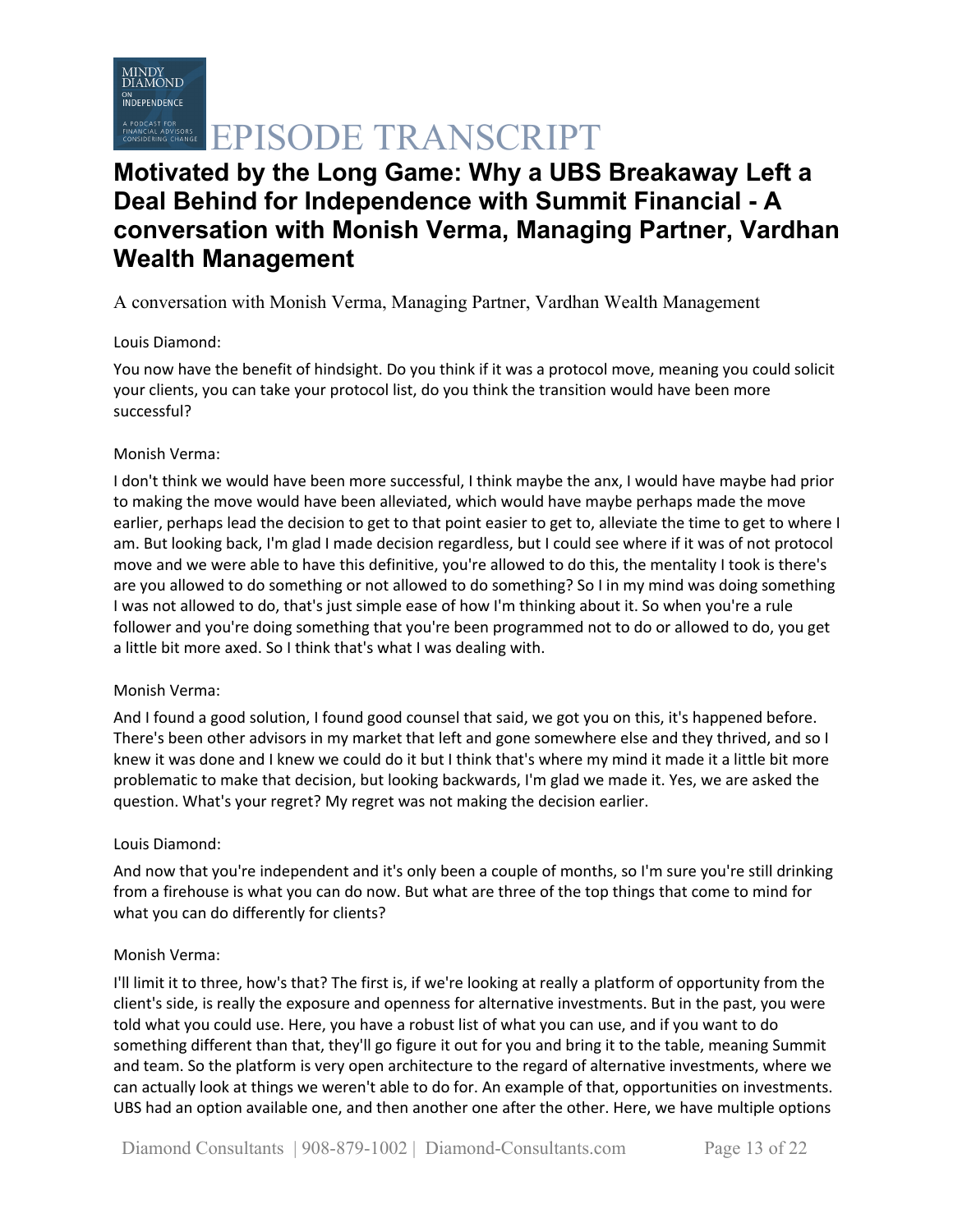# **Motivated by the Long Game: Why a UBS Breakaway Left a Deal Behind for Independence with Summit Financial - A conversation with Monish Verma, Managing Partner, Vardhan Wealth Management**

## A conversation with Monish Verma, Managing Partner, Vardhan Wealth Management

and we are showing clients multiple options, to see which one suits their needs. That's one prime example in the AI experience our clients are getting.

#### Monish Verma:

So if we don't see something we like, we can ask them, we can go get it, I just guess properly vetted. We can look at not only the bigger monstrosity deals but we can look at smaller deals properly vetted. So that's one space, the structure note capacity here. I always thought it was great at the wirehouse, it's actually in my opinion better here because it's just a better platform, more robust is a platform that clients resonate with and I use in my practice and it's just a better experience model for them. The planning, we use a good planning tool at UBS, but the planning that we have here is just a little bit more state-of-the-art.

#### Monish Verma:

I think e-money allows us to really help our clients in a more meaningful way because we can watch their assets that this custodian elsewhere flow in, so we can see where their assets are and help them as a fiduciary now because I wasn't a fiduciary for my retail clients before, but as a fiduciary now, I feel that obligation and I can actually take advantage of that obligation by seeing where their assets are and helping make decisions at a more macro base for them rather than a more micro base for them.

#### Monish Verma:

So those are just a few of the experiences that I felt. I'm really telling you right now that what's the big radar for me is the insurance piece of it. It's just really robust and we're starting to see the tip of the iceberg of what we're going to be doing for our clients on the insurance side. So there's personally on life insurance policies, the second to die, or we have a lot of business owners. So we're finding that there's more opportunity to really do the more meaningful planning for our clients in that space than even before. And before candidly, it was actually really robust, but it just seems like it's just opened up for us to be able to service our clients better in a more meaningful way and that piece of their DNA.

#### Louis Diamond:

Thank you, that was a very specific answer, one of the better ones I've heard because there was tangible items that really do impact your clients. So it's pretty clear when you were pitching clients, that there were many things that were in this transition for them. That was in their best interest.

#### Louis Diamond: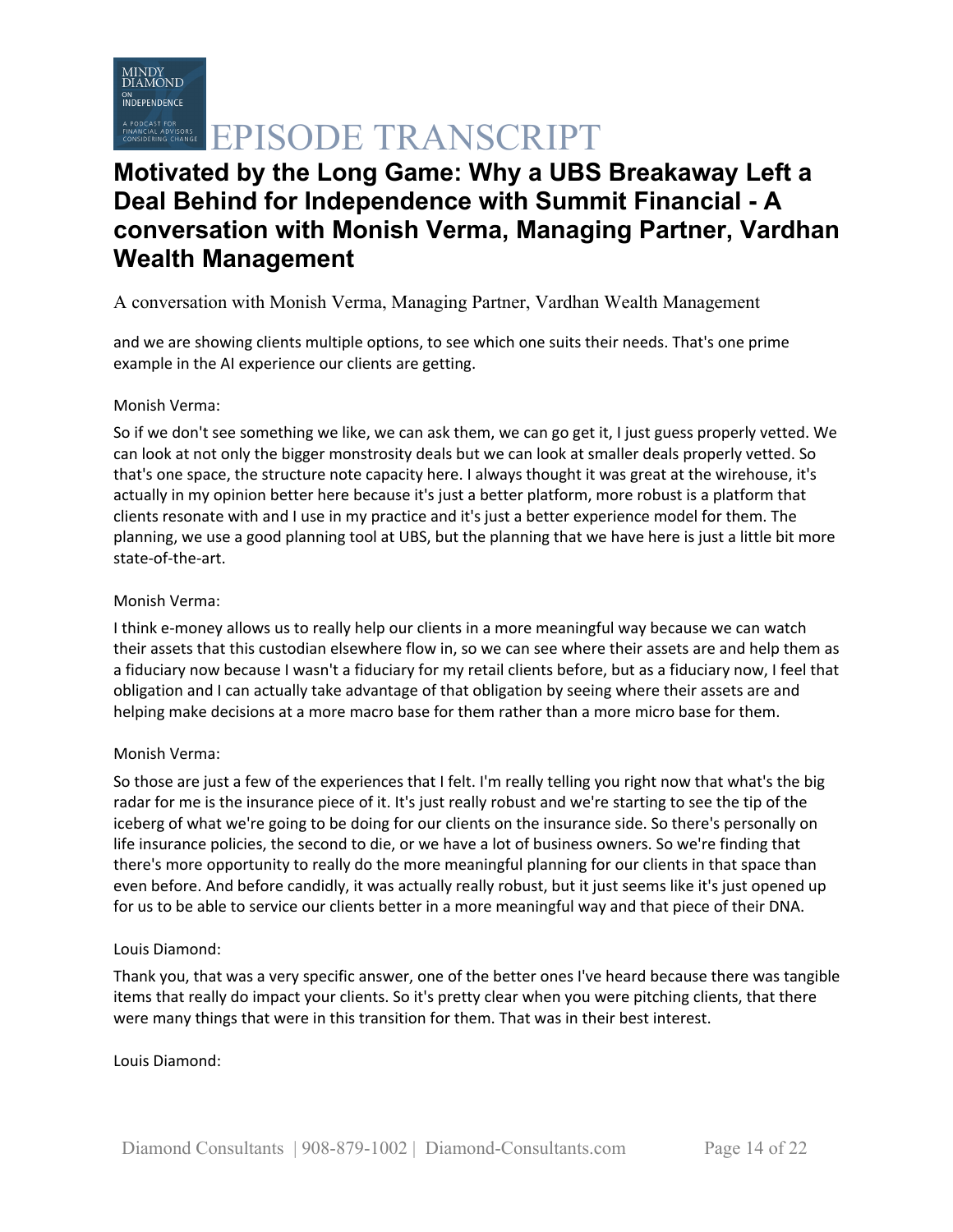

# **ERING CHANGE EPISODE TRANSCRIPT**

# **Motivated by the Long Game: Why a UBS Breakaway Left a Deal Behind for Independence with Summit Financial - A conversation with Monish Verma, Managing Partner, Vardhan Wealth Management**

## A conversation with Monish Verma, Managing Partner, Vardhan Wealth Management

How about on the downside? Obviously there's no such thing as perfection. Is there anything that you miss from the wirehouse days? Maybe more so on platform and capability standpoint rather than the culture and the comradery of working in a branch office?

#### Monish Verma:

I would probably have missed the comradery and the branch office, but given the fact that we are in unfortunately in the world we are today with the COVID world, we were working from home since March of 2020. So really going back to the office for us, coming back into a space that we got to select, I rented a space that was larger than we really needed. So we could put everyone in private offices and be very mindful of the world we're in today with a pandemic but open it up to clients, coming in with the right protocols in place. So really allowing us to take more control of how we want to operate as a team and as a business. But I will tell you that yeah, camaraderie was always one of those things that I thought we would miss, but I will be the first to tell you that we don't miss it because we didn't have it for a year, so it was not something we were missing anyway.

#### Monish Verma:

We welcomed each other back when we all came back as a team and we're here in the office, full-time taking proper measures to make sure everyone's safe. And I think that's something that I thought I would miss, but ended up not missing because we didn't have it for the last year. So I would tell you my list of what I miss is very short, and I just told you the one thing, I do tell you that the branch manager we had at UBS is a wonderful person, the mindfulness of coming in and checking on us all the time he always had and he really respected our team as I did respect him. And it's sad not to work with people like him in the office anymore because they have a lot of wonderful people in that office.

#### Monish Verma:

They're internal wholesalers we're actually top-notch and we have wholesalers here that we speak to, some of them have overlapped but not all, but those relationships are missed and they provided a value beyond just in the work of the world. But as you cut ties with the wirehouse world, sometimes you cut ties with some of those people that you leave in the wirehouse world, but you make ties with new people. So we're very excited to continue to do that with the new professionals that are helping us with products and services that we can offer to our clients and educating us in it and making sure that we're ahead of the curve on almost every regard of that. So we miss certain things but we're placing that space within us with the new things that are coming our way with the RIA experience.

#### Louis Diamond: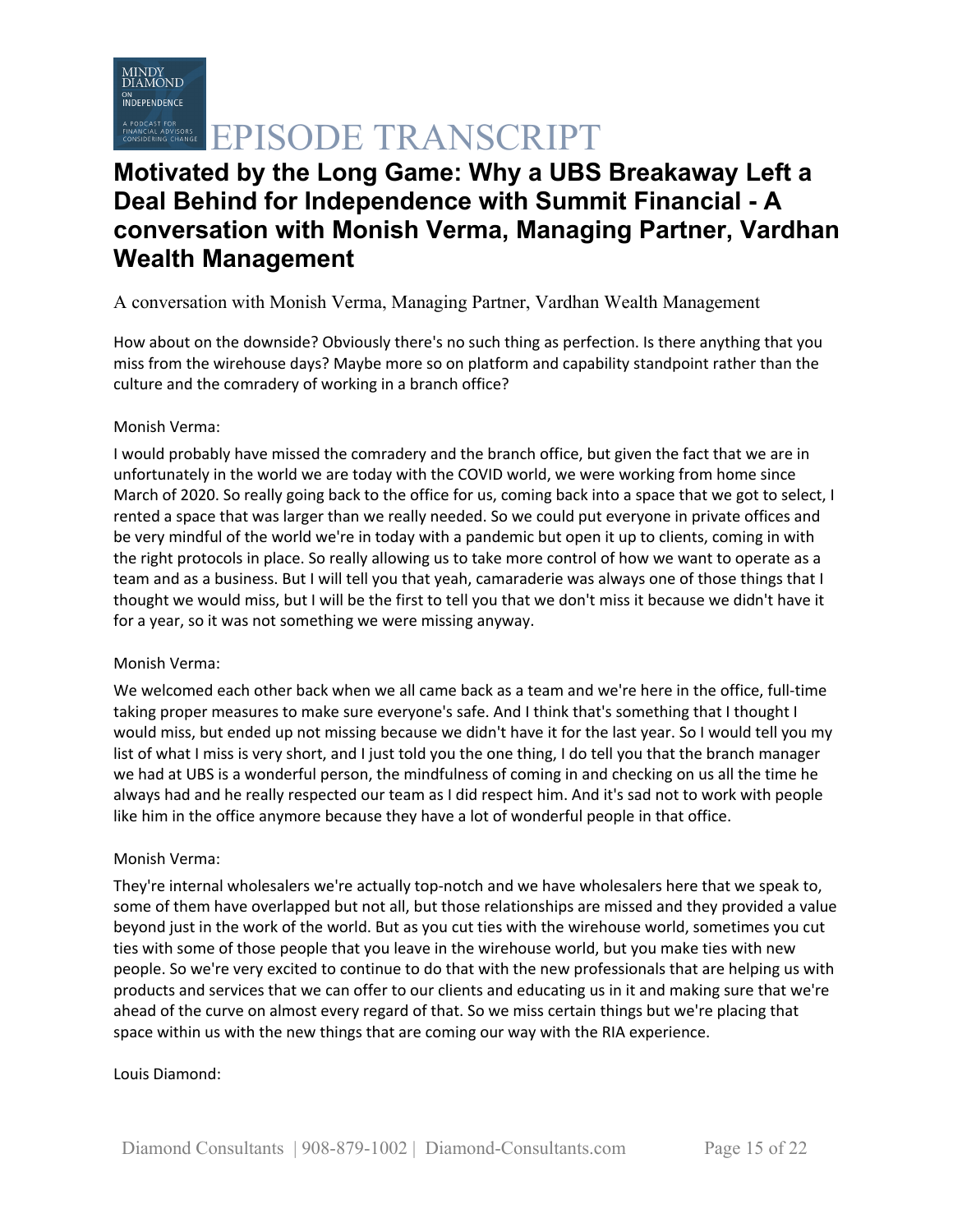# **Motivated by the Long Game: Why a UBS Breakaway Left a Deal Behind for Independence with Summit Financial - A conversation with Monish Verma, Managing Partner, Vardhan Wealth Management**

## A conversation with Monish Verma, Managing Partner, Vardhan Wealth Management

Absolutely. And how did your clients react to the move? It's still very fresh. I'm curious roughly, what percentage of the business has moved over and what were some of your clients' biggest reservations about following you in the first place?

#### Monish Verma:

We were blessed to have over 90%, I think the number's 94% of our clients-

Louis Diamond:

Congratulations.

#### Monish Verma:

... that weren't working with us before, working with us now. I think some reservations were pause of what is an RIA, how does it operate, who's Fidelity, who's Summit, who's Vardhan? So some clients because of our relationships, when we reached out to them, were ready to go and signed and immediately came over. Some clients took the opportunity to evaluate where they are with us, where they are with potentially some other options. And then unfortunately for us, concluded that they were with their best option, which was us and then sign, sometimes a few weeks later, there were some clients that were in the middle of a life event that couldn't transition immediately because they had to go through those life events, divorce, or passing in the family. So we waited to honor and respect their timeframe of when they could do that.

#### Monish Verma:

And then there were some clients that just wanted to take some time to really understand where we had... some clients, we had six different meetings to let them get comfortable, and this is what was always told to us, "We were very comfortable with you and your team and each, we just want to get comfortable with the different experience that we were going to see going forward." Which is I have to give them that it's a true statement, it's different. But then they found that the difference was really a better experience that they might see before from our end to service them and from their end to see it. So I think that that model was really eyeopening for them. And so we did get I'd say, a fair amount of front 60 plus percent, almost immediately within the first few weeks of the acceptance of moving, and then we worked on the other third.

#### Monish Verma:

And I think we were happy with 94%. I'm the guy who likes 100, so we still have a couple of irons in the fire for a couple of clients that we didn't move but for the most part, we were very happy with the success. I will tell you though, in the process of this move and having this conversation with clients and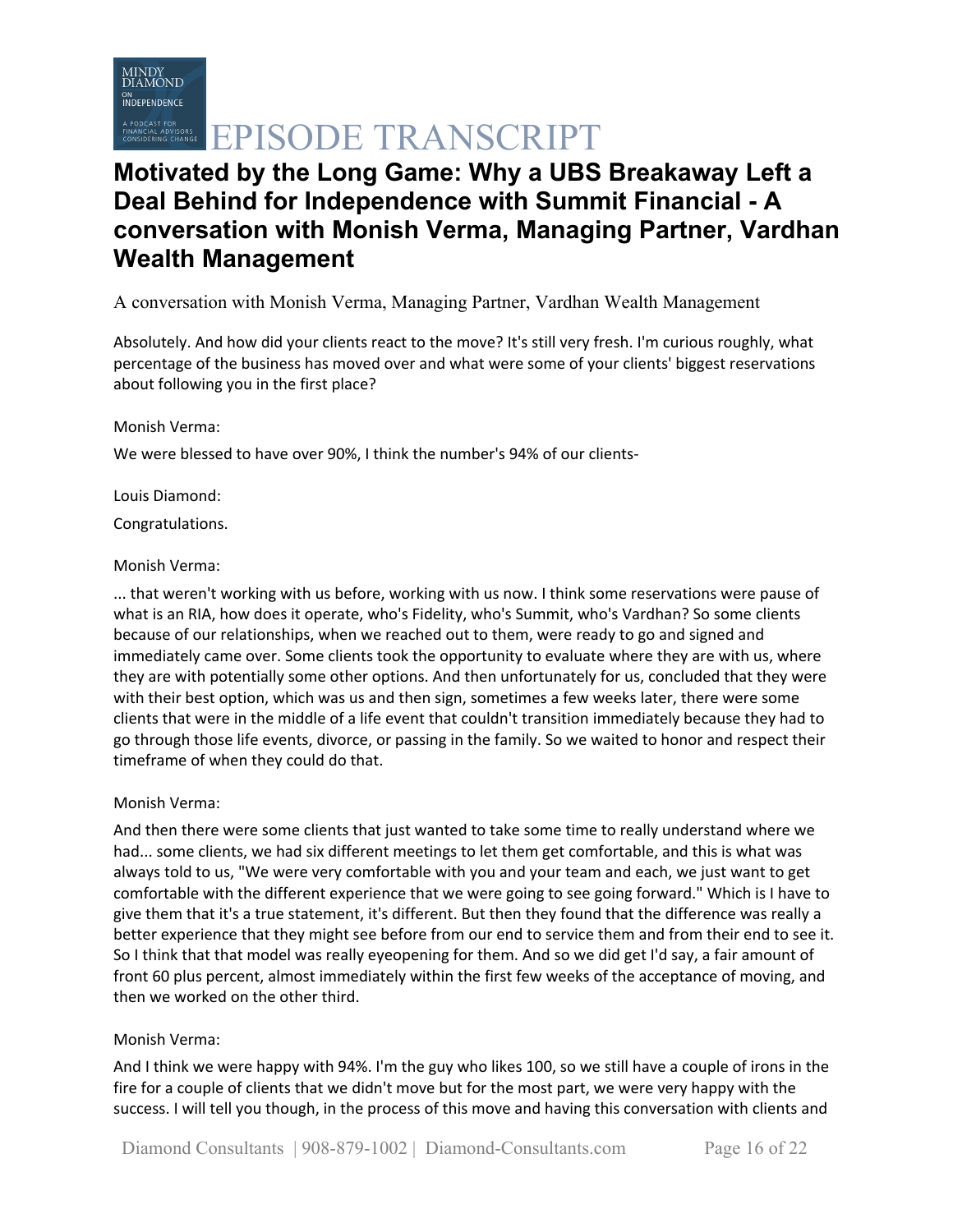

# **Motivated by the Long Game: Why a UBS Breakaway Left a Deal Behind for Independence with Summit Financial - A conversation with Monish Verma, Managing Partner, Vardhan Wealth Management**

### A conversation with Monish Verma, Managing Partner, Vardhan Wealth Management

sharing and understanding, what was a nice surprise was the referrals that we got through those clients during this, and some clients saying, "I was waiting for you to do this, what took you so long?" And I recall a couple of clients who said that, "I thought you would have done this a long time ago, you always seem the kind of guy who would run your own shop." So those are the things we heard from our business professional clients who started to A, give us more of their wealth or B, give us more opportunities.

#### Monish Verma:

I think we in the last 90 days, have been exposed to about a dozen or more new referrals, some of which we've already this morning before this call, I just closed one of them, it was a seven figure client. So I think that the attraction has already taken itself going forward and the opportunities out there. So I think clients are interested. I will know that one referral that I told that I'd never once a client was, I was prospecting for five years when I let them know that I laughed at here's my new contact and looking forward to connecting, we've had some meaningful conversations in the last couple of days and it looks like they're going to pick us over the other three they're interviewing for moving, and it's going to be a very large portfolio, age, finger portfolio. So I think this process has found itself to surprise us even. And so my suspicion is, we'll be ahead of where we left by the end of the year, rather than at 94%. We look like we'll be ahead of the 100% mark.

#### Louis Diamond:

That's pretty incredible. Not everything comes over in a move but ultimately, you're locking down the clients who are your ideal future clients. And we talk often about the concept of shrinking to grow. So going from 100% to 94% isn't really shrinking. You did lose some along the way, but it's pretty clear it's been less than a year, and you're already going to be beyond where you would have been by staying, which we think if most advisors could predict that or had certainty at the crystal ball, they would certainly make the move sooner.

#### Monish Verma:

Yeah. Louis, to your point, we've been calling our client base and working with clients that we've liked and enjoyed working with, if there were certain clients that perhaps we weren't the best fit for, we introduced them to other advisors along the way and made sure that they were comfortable. So we've been always of the mindset of always making sure that our platform is the right fit for the client and the right client was the right fit for us. So we've always had that mentality that we want to make sure that the client is not wasting their money on working on a platform that's just not servicing them properly. So we've always been in that thought process of making sure that the fit was always there for clients both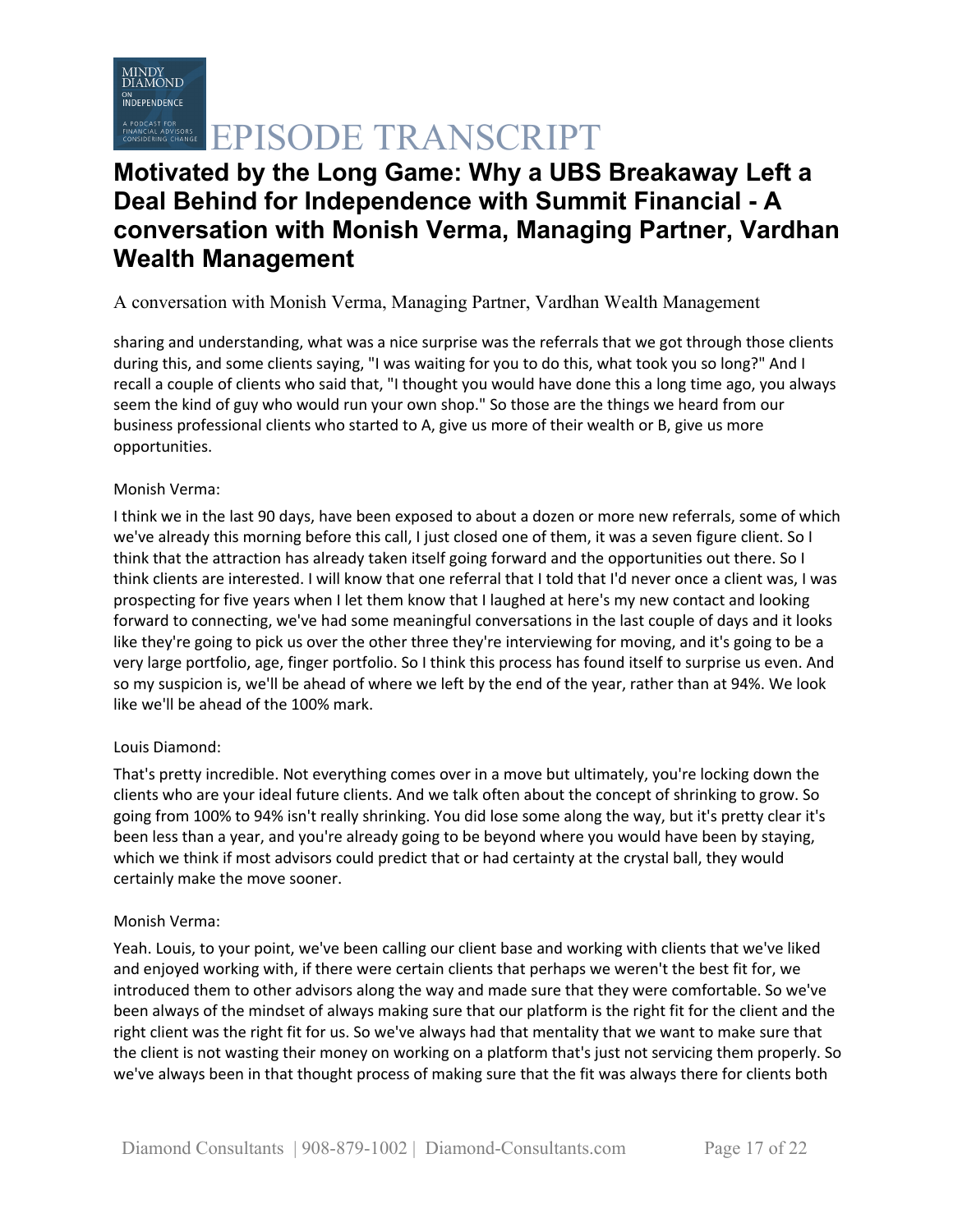# **Motivated by the Long Game: Why a UBS Breakaway Left a Deal Behind for Independence with Summit Financial - A conversation with Monish Verma, Managing Partner, Vardhan Wealth Management**

## A conversation with Monish Verma, Managing Partner, Vardhan Wealth Management

ways. So I would say that we probably had a handful of clients that probably like you said, should be shrunk by a few percentage points, but we didn't have a lot to shrink to grow.

#### Monish Verma:

Through my coaching in the past, I had done that a couple of occasions where we invited clients to work with other advisors that were probably more aligned with their needs. So we did shrink in the past a few times. So my hope was at this point to truly hit the 80% mark of clients that we would bring over, I believe we invited I'd say probably high 90s of clients, percent, to join us. I can't say that we invited all 100%, but we were reasonably happy with our success rate and fortunate and blessed to have our clients join us and continue our relationship with them.

#### Louis Diamond:

Yeah, i sounds that way. Two more questions for you. The first of the last two is, how has your lifestyle changed since going independent? Now, the transition period is probably wrapping up. So now that it's more steady state, what is a day in the life look like differently than when you're at UBS? And are you working more and is your team working more?

#### Monish Verma:

I would say my team, we went 21 days straight when we first made the move and then we were working six days a week, full time, then we went down to five and a half days a week. And then I listened to my team and they really liked the idea of working a little bit more during the weekdays and not on the weekends so that when we went to basically a longer day on the weekdays. So I would tell you that we're probably still working longer than we were before, but that's to be expected that we'll probably continue to shrink that at least for the team as we go forward as we're wrapping up that phase of transition which I would say will probably be wrapped up by October. But I will tell you that my day in the life, I'm not a 9:00 to 5:00 kind of guy, I have calls tonight, between 9:00 11:00 p.m. with other clients all over the country. I continue to do that and operate that way.

#### Monish Verma:

I do feel that the extra piece of running, paying the bills to run the office, for example we're renovating our office right now. We went through phase one just to get it reasonable for us to open our doors but now, we're getting to the way, we have the vision to enjoy it for our clients and ourselves going forward, so we're doing that now. So there's an extra piece of that that we're working on or I'm working on, but it's fun stuff. It's fun because I'm making those decisions. It's the colors of the office, it's the furniture in the offices, some people may have enjoyed doing that, I enjoy it. So I like the idea that it's really mine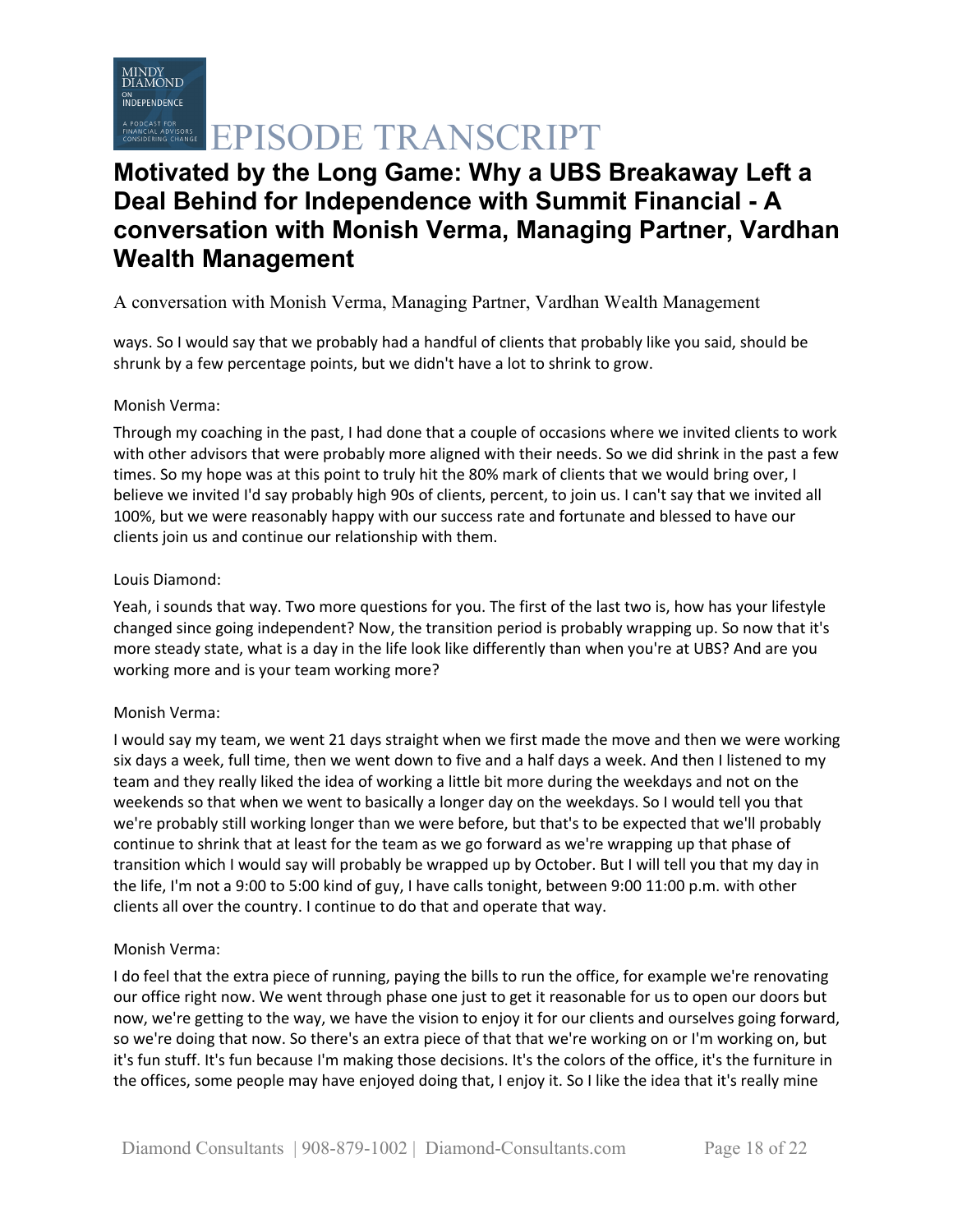# **Motivated by the Long Game: Why a UBS Breakaway Left a Deal Behind for Independence with Summit Financial - A conversation with Monish Verma, Managing Partner, Vardhan Wealth Management**

## A conversation with Monish Verma, Managing Partner, Vardhan Wealth Management

and we're really mine and our team is really making the decisions for everything that involves our clients and Summit support on that is really impactful, but it's an enjoyable piece.

#### Monish Verma:

So I do have to find time now so I learn how to find time of managing the office, paying the bills, working with a good bank, to have automated as much as possible. I'm doing that myself, I know some people I've talked to in the RIA world have people on their team that do that. For now, I wanted to do it to just have a true grasp of everything that's going into it. But I do feel that that's taking some time, but I would tell you, that's an extra maybe hour a week that's really taking time up. But I'm still working the hours I worked in the past, 50 plus hours a week, nights, weekends. I don't see myself slowing that piece of it down because that's just what I was doing before. But I do feel cognizant and mindful that I wanted to make sure my teammates were, and be more respectful of their family life. So we have to tone that down a bit to their happiness, I should say.

#### Louis Diamond:

Yeah, but it sounds like as a business owner, it's your choice to decide how much work you want to put in. I'm sure if you wanted to, you could work less, but for you, just your personality and where your goals were, you have a certain vision for what you're trying to accomplish and you're not going to stop at anything until it's achieved.

#### Monish Verma:

I have always told my team, people sometimes in our industry maybe slow down certain times of the year like the summers and they go 50 miles an hour and then they'll go 100 miles an hour sometimes. I told them we're in a marathon, but we're at 75 miles always. We want to overtake people and we want to make sure that we're growing but we're also being mindful of making sure we're taking care of everything for our clients that they have as far as needs go. So that's why I like to overstaff and deliver more than we tell our clients that they're expecting from us. And we get the feedback and we get the referrals because of that. And I have to tell you that it's the credit to my team because they really do put in the time and the energy, I'm getting emails on the weekends from them.

#### Monish Verma:

Still, even though we're not officially working or they're not officially working on the weekends anymore because it's not a job for them, it's a career. It's a part of a team that they want to be involved in and they are renumerated accordingly, we couldn't do this without all of us. I can't it by myself, I couldn't do it without them. So they have to benefit in all the growth and all the success as a team that we're going to have, and they do. I enjoy working with the people I work with, we have fun but we also have a very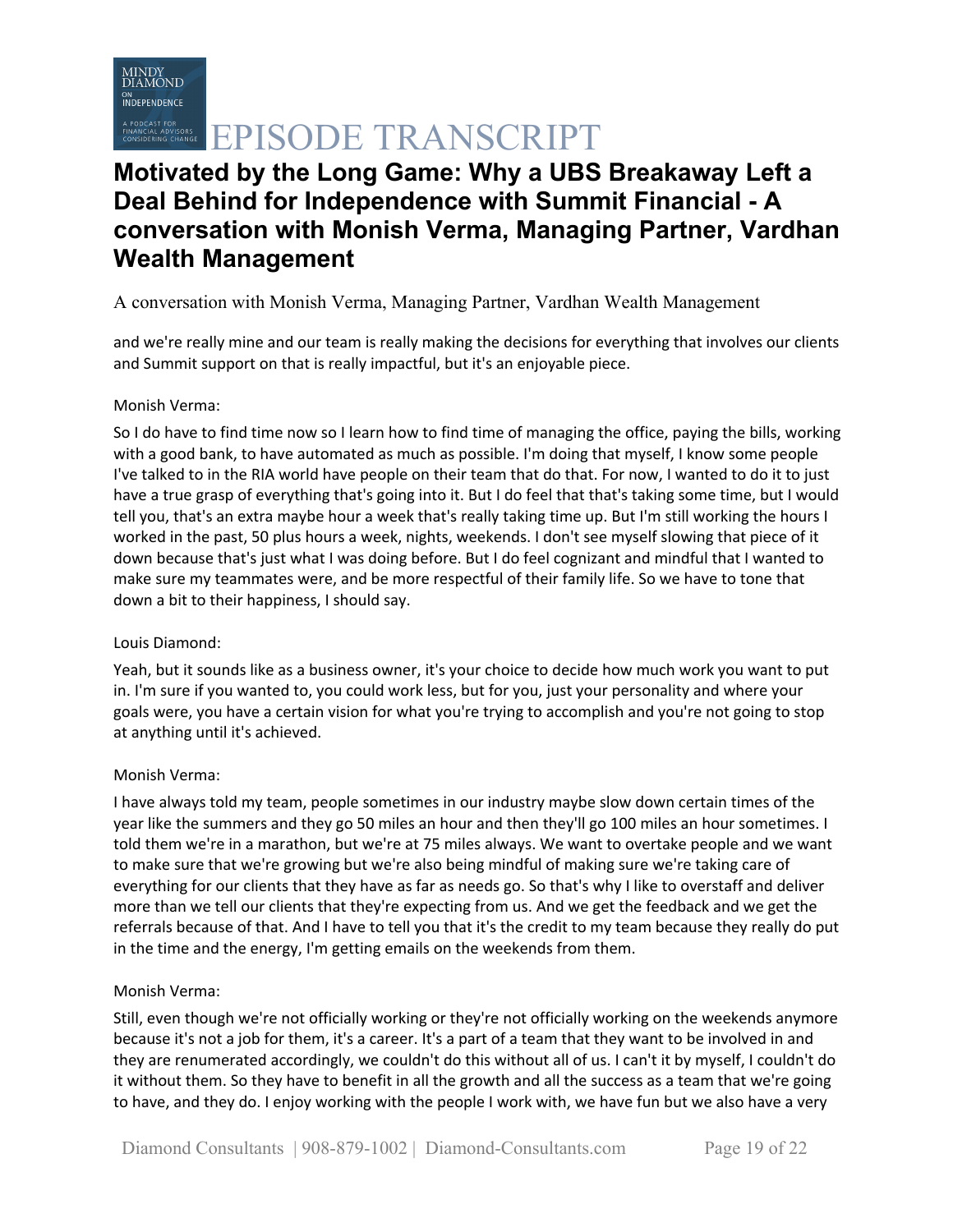# **Motivated by the Long Game: Why a UBS Breakaway Left a Deal Behind for Independence with Summit Financial - A conversation with Monish Verma, Managing Partner, Vardhan Wealth Management**

## A conversation with Monish Verma, Managing Partner, Vardhan Wealth Management

strict work ethic, but we never slow down. We have to make sure that we always know that we have this timetable. We've talked to people in the other industries and said, well, why don't you take time off in the summers? Or why don't you slow down at this time of year? We're not built that way, so we won't.

#### Louis Diamond:

Last question for you. We alluded to I think part of the answer before, it's the question we ask everyone. If you can do this all over again, what's something that you either wish you knew or wish you did differently?

#### Monish Verma:

First of all, I think the feedback that I would say to that is that I wish I would've done this to maybe a topic earlier in my career. I just turned 50 this year, so I still have a lot of runway left, but I would've loved to have been able to do this maybe five or six years ago and been able to capture more of the benefits for the clients that we're seeing there earlier, rather than now. So, that would be something that I wish I would've done earlier. What I wish I would've known is I got to tell you, we were pretty schooled in what to expect from Summit. We were told that crunch, I do think it was a very daunting 90 days when we moved. I do think that there was a lot of late nights and early mornings and full weekends, but I won't tell you that we were surprised by any of it.

### Monish Verma:

We were told that we would have some of bumps in the road is to be expected, I talked to some colleagues that have done this in the past. They said, "Own it, move it, move on with it and just walk through it, your clients will understand." And they have, our clients have been very to some extent, surprising, happy with our success, encouraging of our success and wanting to see us do this and encouraging us along the way to continue that. So I don't see anything other than a regret of maybe not doing it earlier, I do think that we were told and advised what to expect, so we did feel it. And yeah, there were some days that you really just needed to take a breath but for the most part, I think it's been a great experience and we are still like I said, at the tail end of it.

#### Monish Verma:

So we're working through it, but I do think that I would encourage anyone who's thought about becoming more independent in their profession, especially in financial advising and being a financial advisor, to really look at it really hard. I think it's really right for a lot of people, but it's not right for all people, but definitely finding someone to guide you and give you the help of understanding what due diligence to do and mentally preparing you before you make the transition is very important. I think we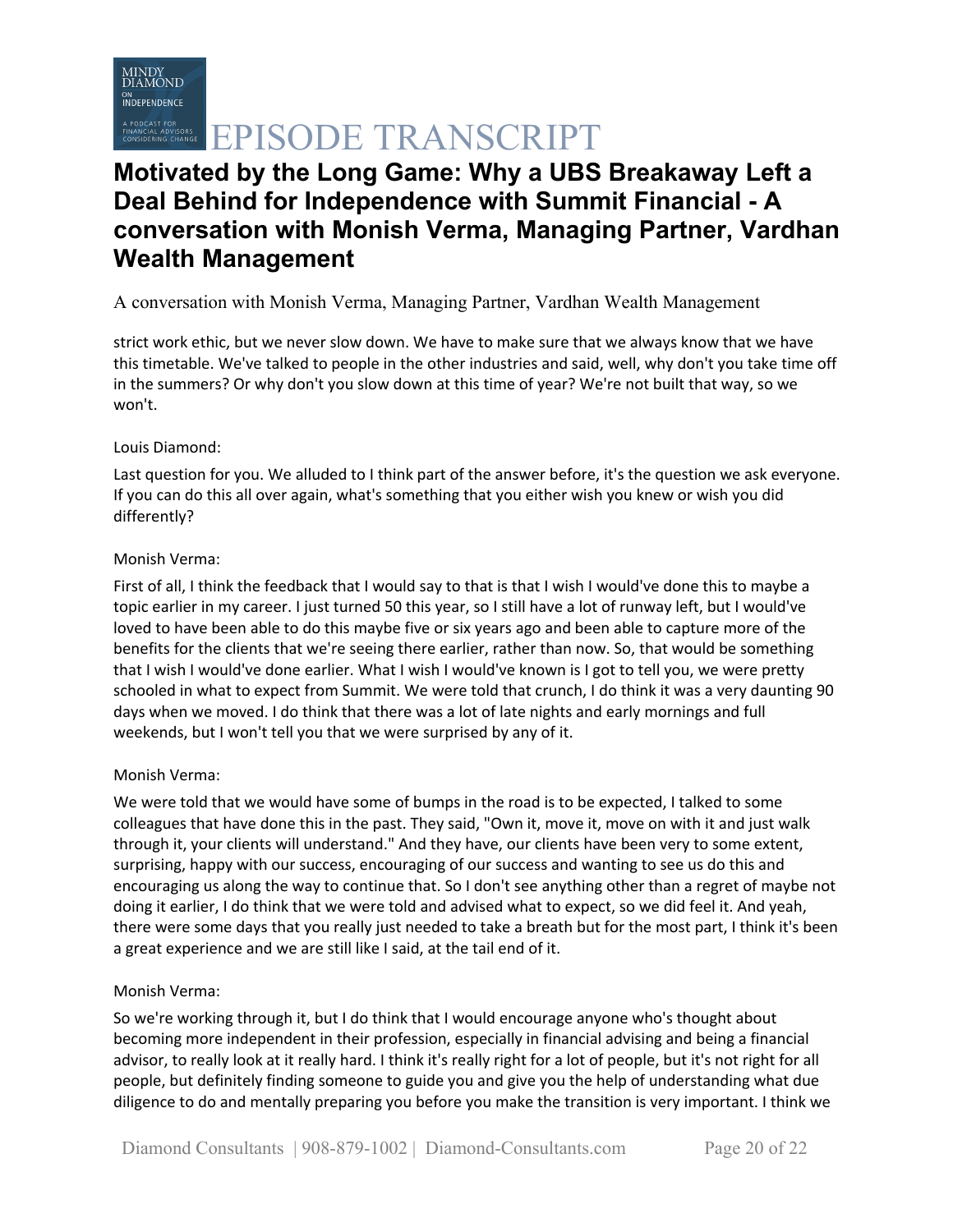# **Motivated by the Long Game: Why a UBS Breakaway Left a Deal Behind for Independence with Summit Financial - A conversation with Monish Verma, Managing Partner, Vardhan Wealth Management**

## A conversation with Monish Verma, Managing Partner, Vardhan Wealth Management

don't have a lot of regrets because we were prepared and helped to get there, and that's why I don't think we have a whole lot of regrets. But doing it earlier would be something... not like a few months earlier, but maybe five or six years ago, I think is my regret at this point. But we did it, so now we're moving forward.

#### Louis Diamond:

Perfect. Monish, this has been extremely helpful and instructive and we're so grateful that you took time out of your very busy week, especially still relatively fresh and transition to share your perspectives. So, thanks again.

#### Monish Verma:

I appreciate it. I appreciate you and your firm helping me along the path, providing a lot of the answers to the questions that I didn't have answers for, it's invaluable to have someone on your side to help be a sounding board for this. And you guys provided that and I appreciate you and your team for helping me along that path.

Louis Diamond:

Thanks, Monish.

### Mindy Diamond:

Monish shares a journey that offers valuable lessons on how clarity of goals and vision can help lead you toward the right destination. And even when presented with what was an outstanding deal in the short term, he saw greater value and opportunity in the long term. I thank you for listening and I encourage you to visit our website, diamond-consultants.com and click on the tools and resources link for valuable content. You'll also find a link to subscribe for regular updates to the series. And if you're not a recipient of our weekly email, Perspectives for Advisors, click on the articles linked to browse recent topics. These written pieces are an ideal way to stay informed about what's going on in the wealth management space without expending the energy that full on exploration requires.

### Mindy Diamond:

Feel free to email or call me if you have specific questions, I can be reached at 9734768578 or by email, at M Diamond @diamond-consultants.com. Please note that all requests are handled with complete discretion and confidentiality. And again, if you enjoyed this episode, feel free to share it with a colleague who might benefit from its content. And if you're listening on the Apple podcast app, I'd be grateful if you gave it a star rating and a review. That will let other advisors know if it's a show worth their time to listen to. This is Mindy Diamond on Independence.